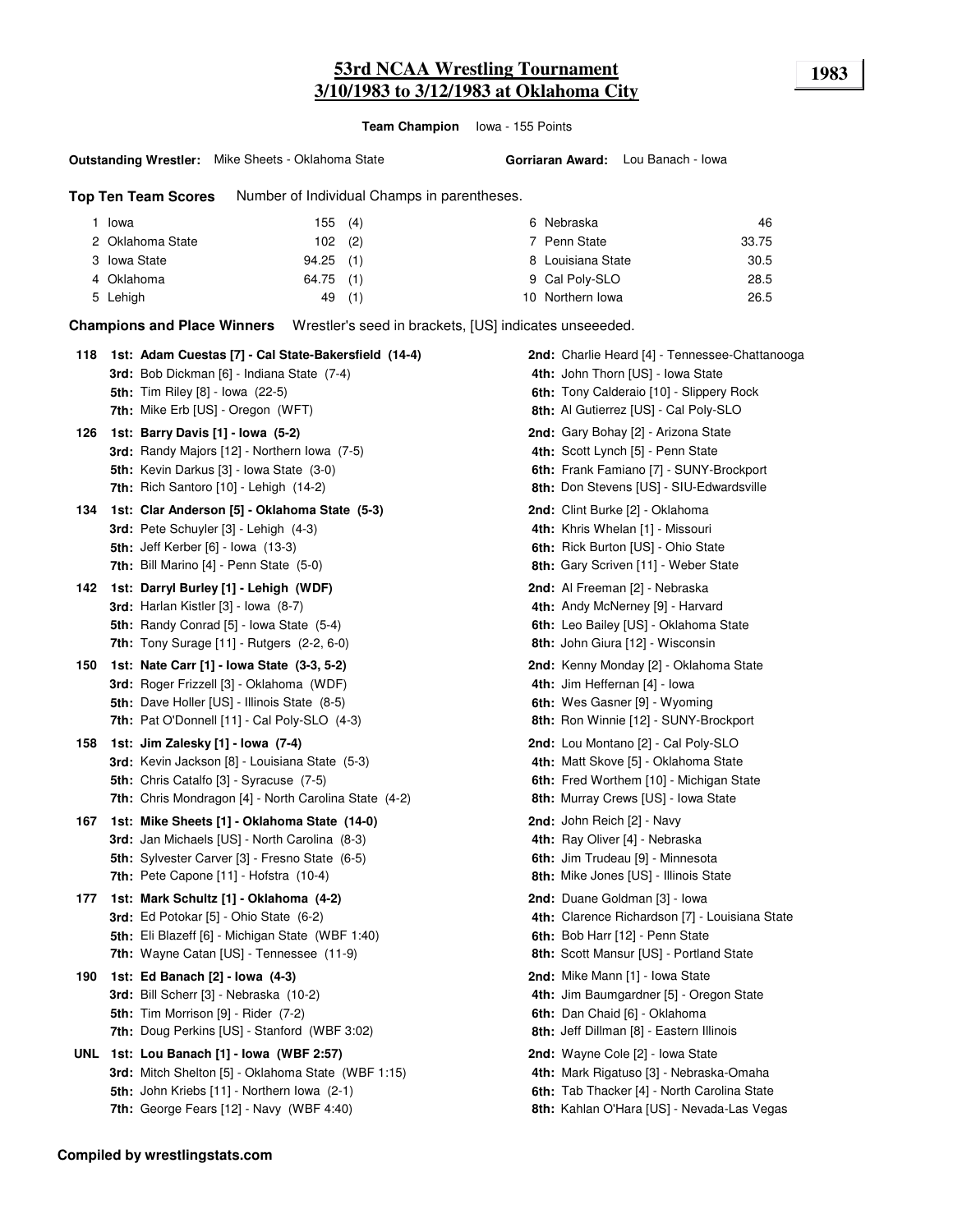## **3/10/1983 to 3/12/1983 at Oklahoma City 1983 NCAA Wrestling Championship Page 1 of 30**

| Jamie Kasser, Clarion [5]                           |                            |                       |                    |                    |
|-----------------------------------------------------|----------------------------|-----------------------|--------------------|--------------------|
| David Jones, Montana State                          | Jamie Kasser 18-5          |                       |                    |                    |
| Todd Cummings, Bloomsburg                           | Todd Cummings 12-6         | Jamie Kasser 18-6     |                    | 118 Weight Class   |
| Marc Sodano, Wilkes                                 |                            |                       |                    |                    |
| Don Haddad, Colorado State [9]                      |                            |                       | Charlie Heard 19-9 |                    |
| Rodney Hawthorne, Oregon State                      | Don Haddad 21-13           |                       |                    |                    |
| Mike Erb, Oregon                                    |                            | Charlie Heard 14-3    |                    |                    |
| Charlie Heard, Tennessee-Chattanooga [4]            | Charlie Heard 14-11        |                       |                    |                    |
| Robert Wimberly, Ohio University                    |                            |                       |                    | Charlie Heard 25-7 |
| Randy Willingham, Oklahoma State [1]                | Randy Willingham Fall 3:44 |                       |                    |                    |
| Harrell Millhouse, Michigan State [12]              | Harrell Millhouse 10-2     | Randy Willingham 15-5 |                    |                    |
| Tracy Yeates, Boise State                           |                            |                       |                    |                    |
| Tim Riley, Iowa [8]                                 |                            |                       | John Thorn 8-7     |                    |
| John Thorn, Iowa State                              | John Thorn 4-4, 1-1 Cr     |                       |                    |                    |
| Bob Turner, Army                                    |                            | John Thorn 5-5, 6-0   |                    |                    |
| Mike Clevenger, Louisiana State                     | Mike Clevenger 10-2        |                       |                    |                    |
| Ed Giese, Minnesota                                 |                            |                       |                    | Adam Cuestas 14-4  |
| Al Gutierrez, Cal Poly-SLO                          | Al Gutierrez 17-7          |                       |                    |                    |
| Adam Cuestas, Cal State-Bakersfield [7]             |                            | Adam Cuestas 8-2      |                    |                    |
| Al Palacio, North Carolina                          | Adam Cuestas Fall 6:35     |                       |                    |                    |
| Joe Spinazzola, Missouri [11]                       |                            |                       | Adam Cuestas 21-3  |                    |
| Matt Campbell, Nebraska                             | Joe Spinazzola 8-6         |                       |                    |                    |
| Carl DeStefanis, Penn State [2]                     |                            | Robin Morris 11-5     |                    |                    |
| Robin Morris, Wisconsin                             | Robin Morris Fall 1:18     |                       |                    |                    |
| Bob Dickman, Indiana State [6]                      |                            |                       |                    | Adam Cuestas 5-3   |
| Todd Sterr, Clemson                                 | Bob Dickman 10-5           |                       |                    |                    |
| John Worley, Maryland                               |                            | Bob Dickman Fall 3:35 |                    |                    |
| Roger Desart, Nevada-Las Vegas                      | Roger Desart 16-10         |                       |                    |                    |
|                                                     |                            |                       | Bob Dickman 14-6   |                    |
|                                                     |                            |                       |                    |                    |
| Tony Calderaio, Slippery Rock [10]                  | Tony Calderaio 6-5         |                       |                    |                    |
| Joe Downey, Hofstra<br>Brad Anderson, Brigham Young |                            | Tony Calderaio 11-3   |                    |                    |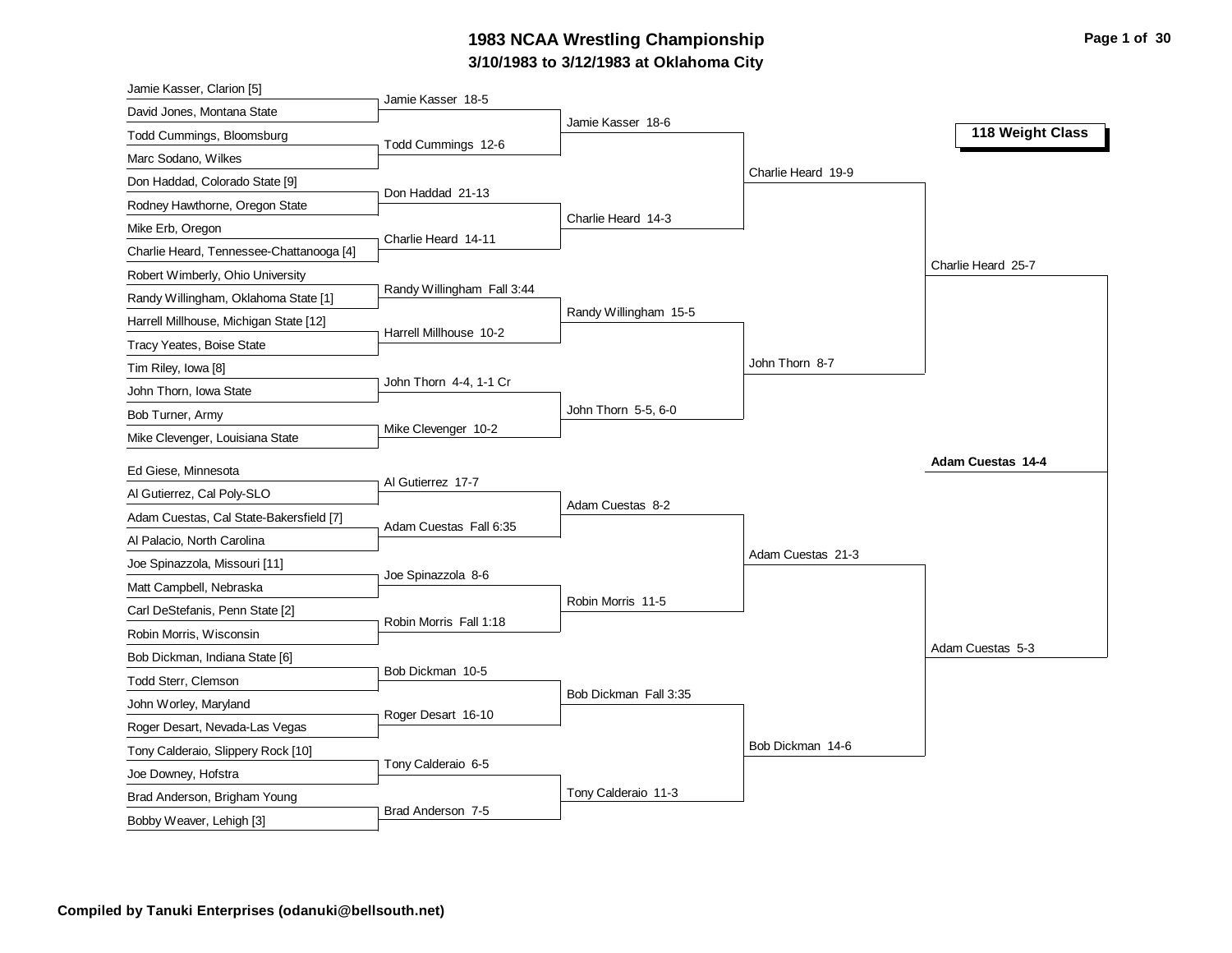## **3/10/1983 to 3/12/1983 at Oklahoma City 1983 NCAA Wrestling Championship Page 2 of 30**

| Erb, Oregon                |                            |                   |                   |                        |                                             |
|----------------------------|----------------------------|-------------------|-------------------|------------------------|---------------------------------------------|
|                            |                            |                   |                   |                        | <b>118 Consolation Bracket</b>              |
|                            | Erb Fall 1:39              |                   |                   |                        |                                             |
|                            |                            |                   |                   |                        |                                             |
| Haddad, Colorado State     |                            | Erb 9-8           |                   |                        |                                             |
|                            |                            |                   |                   |                        |                                             |
|                            | Kasser, Clarion            |                   |                   |                        |                                             |
|                            |                            |                   | Riley 9-5         |                        |                                             |
| Riley, Iowa                |                            |                   |                   |                        | Dickman 3-3, 3-1                            |
|                            |                            |                   |                   | Dickman, Indiana State |                                             |
|                            | Riley 6-2                  |                   |                   |                        |                                             |
|                            |                            |                   |                   |                        |                                             |
| Clevenger, Louisiana State |                            | Riley 3-3, 1-1 Cr |                   |                        |                                             |
|                            | Willingham, Oklahoma State |                   |                   |                        | Third Place: Bob Dickman, Indiana State 7-4 |
|                            |                            |                   |                   | <b>Fourth Place:</b>   | John Thorn, Iowa State                      |
|                            |                            |                   |                   |                        | Fifth Place: Tim Riley, Iowa 22-5           |
| Hallman, Northern Iowa     |                            |                   |                   |                        | Sixth Place: Tony Calderaio, Slippery Rock  |
|                            |                            |                   |                   |                        | Seventh Place: Mike Erb, Oregon Med FFT     |
|                            | Gutierrez 11-5             |                   |                   |                        | Eighth Place: Al Gutierrez, Cal Poly-SLO    |
| Gutierrez, Cal Poly-SLO    |                            | Gutierrez 13-8    |                   |                        |                                             |
|                            |                            |                   |                   |                        |                                             |
|                            | Morris, Wisconsin          |                   |                   |                        |                                             |
|                            |                            |                   | Calderaio 5-2     |                        |                                             |
|                            |                            |                   |                   |                        | Thorn 10-8                                  |
| Sterr, Clemson             |                            |                   |                   |                        |                                             |
|                            |                            |                   | Thorn, Iowa State |                        |                                             |
|                            | Desart 6-5                 |                   |                   |                        |                                             |
| Desart, Nevada-Las Vegas   |                            | Calderaio 4-0     |                   |                        |                                             |
|                            | Calderaio, Slippery Rock   |                   |                   |                        |                                             |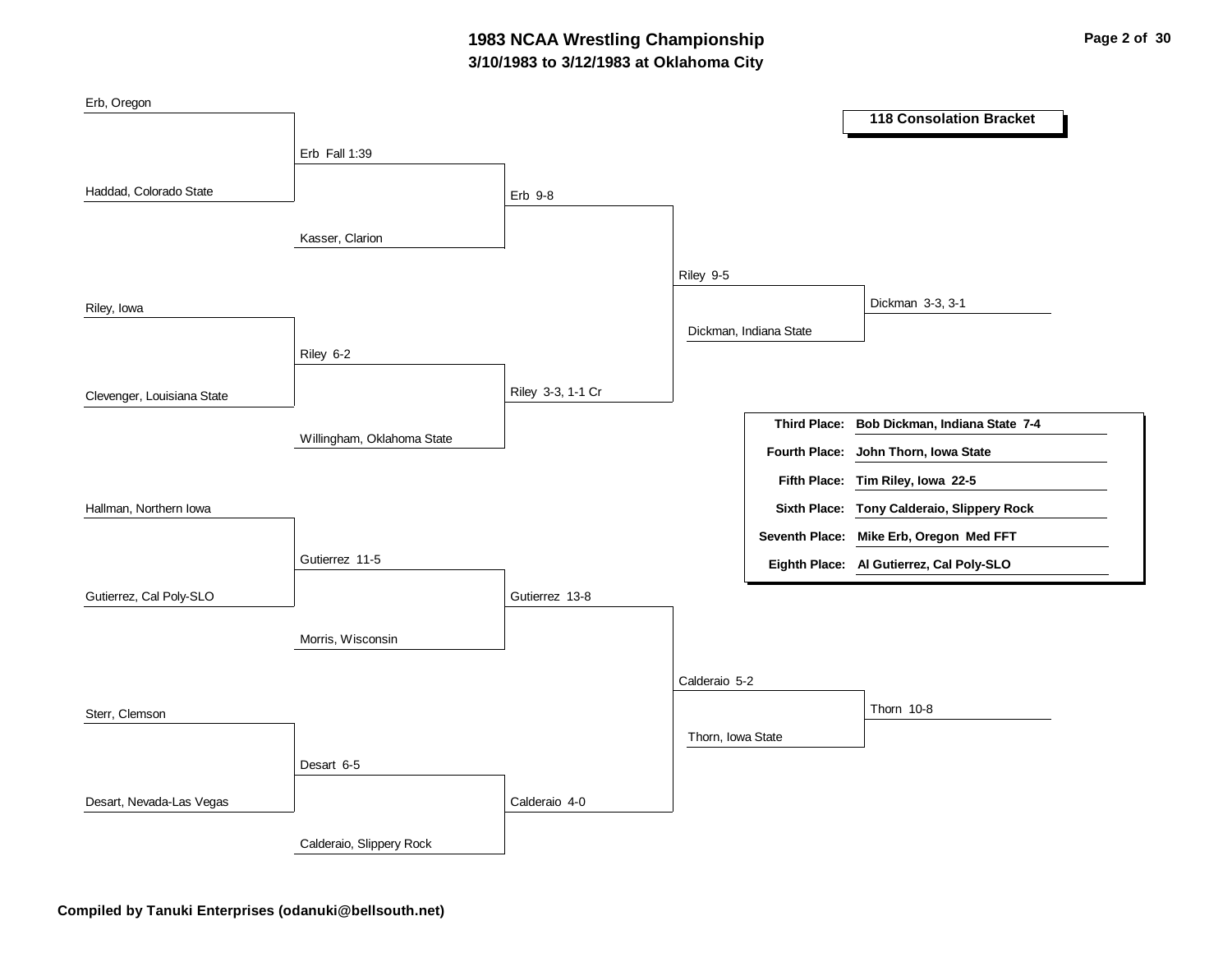## **3/10/1983 to 3/12/1983 at Oklahoma City 1983 NCAA Wrestling Championship Page 3 of 30**

#### **Championship Pigtail Bouts for 118**

| Randy Willingham, Oklahoma State         |                      |  |  |
|------------------------------------------|----------------------|--|--|
| Chuck Jones, Appalachian State           | Willingham Fall 2:42 |  |  |
|                                          |                      |  |  |
| Mike Erb, Oregon                         | Erb 18-9             |  |  |
| Don Mabry, Arizona State                 |                      |  |  |
| Adam Cuestas, Cal State-Bakersfield      |                      |  |  |
|                                          | Cuestas 15-10        |  |  |
| Bob Hallman, Northern Iowa               |                      |  |  |
| Carl DeStefanis, Penn State              |                      |  |  |
| Greg Lonning, Luther                     | DeStefanis 14-3      |  |  |
| John Thorn, Iowa State                   |                      |  |  |
|                                          | <b>Thorn 15-2</b>    |  |  |
| Lou Ferullo, New Hampshire               |                      |  |  |
| <b>Consolation Pigtail Bouts for 118</b> |                      |  |  |
| Tim Riley, Iowa                          |                      |  |  |
|                                          | <b>Riley 17-5</b>    |  |  |
| Lou Ferullo, New Hampshire               |                      |  |  |
| Bob Hallman, Northern Iowa               |                      |  |  |
| Al Palacio, North Carolina               | Hallman 12-6         |  |  |
|                                          |                      |  |  |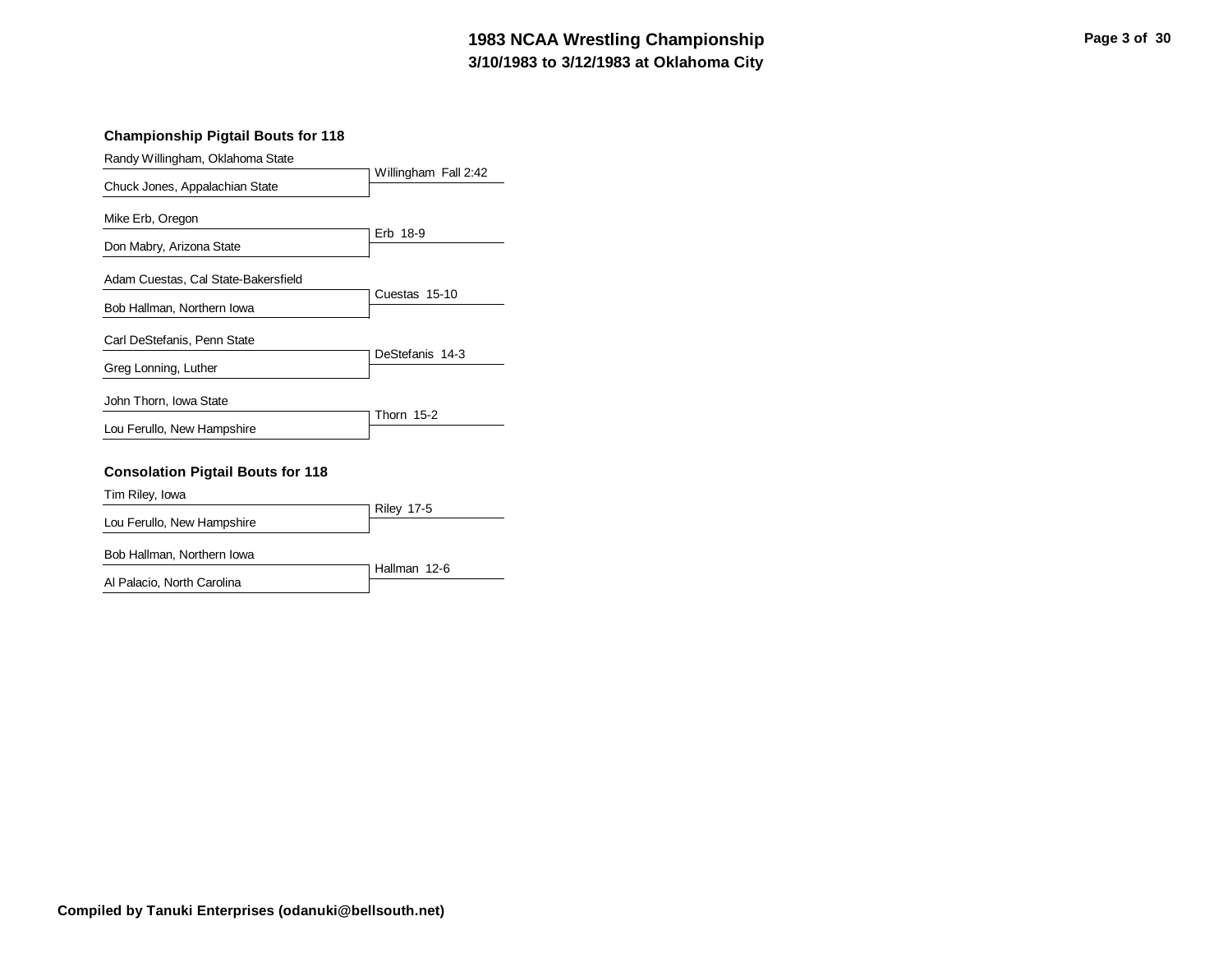# **3/10/1983 to 3/12/1983 at Oklahoma City 1983 NCAA Wrestling Championship Page 4 of 30**

| Dan Foldesy 15-14<br>Chris Davis, Illinois<br>Dan Foldesy 10-3<br>126 Weight Class<br>Jim Pagano, Virginia [9]<br>Jim Pagano 9-3<br>Bruce Malinowski, Missouri |  |
|----------------------------------------------------------------------------------------------------------------------------------------------------------------|--|
|                                                                                                                                                                |  |
|                                                                                                                                                                |  |
|                                                                                                                                                                |  |
| Scott Lynch 10-6<br>Darrow Traylor, Boston University                                                                                                          |  |
| Darrow Traylor 7-5<br>Patrick McCarthy, Miami Ohio                                                                                                             |  |
| Scott Lynch 14-1<br>Scott Lynch, Penn State [5]                                                                                                                |  |
| Scott Lynch 14-5<br>Don Stevens, SIU-Edwardsville                                                                                                              |  |
| Barry Davis 8-5<br>Chris Luttrell, New Mexico                                                                                                                  |  |
| Chris Luttrell Fall 6:20<br>Kris Rowlette, Wilkes                                                                                                              |  |
| Derek Porter 11-4<br>Lang Davidson, Washington State                                                                                                           |  |
| Derek Porter 6-2<br>Derek Porter, Eastern Illinois [8]                                                                                                         |  |
| Barry Davis 14-6<br>Barry Davis, Iowa [1]                                                                                                                      |  |
| Barry Davis Fall 4:07<br>Al Francis, Nebraska                                                                                                                  |  |
| Barry Davis 22-11<br>Randy Majors, Northern Iowa [12]                                                                                                          |  |
| Randy Majors Fall 3:20<br>Leonard Champaign, Tennessee-Chattanooga                                                                                             |  |
| Barry Davis 5-2                                                                                                                                                |  |
| Chris Bell, Wyoming<br>Gary Bohay 5-4<br>Gary Bohay, Arizona State [2]                                                                                         |  |
| Gary Bohay 18-3<br>Miles Hancock, Oregon                                                                                                                       |  |
| Ed Pidgeon 10-8<br>Ed Pidgeon, Hofstra [11]                                                                                                                    |  |
| Gary Bohay Fall 4:37<br>Jerry Johnson, Slippery Rock                                                                                                           |  |
| Jerry Johnson 12-0<br>John Aumiller, North Carolina                                                                                                            |  |
| Frank Famiano 3-2                                                                                                                                              |  |
| Frank Famiano, SUNY-Brockport [7]<br>Frank Famiano Fall 6:47<br>Tom Pecora, Marquette                                                                          |  |
| Gary Bohay 6-4<br>Albert Perez, San Jose State                                                                                                                 |  |
| Scott Barrett 13-7<br>Scott Barrett, Boise State [6]                                                                                                           |  |
| Scott Barrett 11-9<br>Mark Perry, Oklahoma State                                                                                                               |  |
| Steve DePetro 8-5                                                                                                                                              |  |
| Steve DePetro, Northwestern<br>Kevin Darkus 7-3<br>Kevin Darkus, Iowa State [3]                                                                                |  |
| Kevin Darkus Fall 3:36                                                                                                                                         |  |
| Rusty Fiste, Princeton<br>Kevin Darkus 11-2                                                                                                                    |  |
| Rich Santoro, Lehigh [10]<br>Rich Santoro 18-2<br>Greg Dravis, Minnesota-Morris                                                                                |  |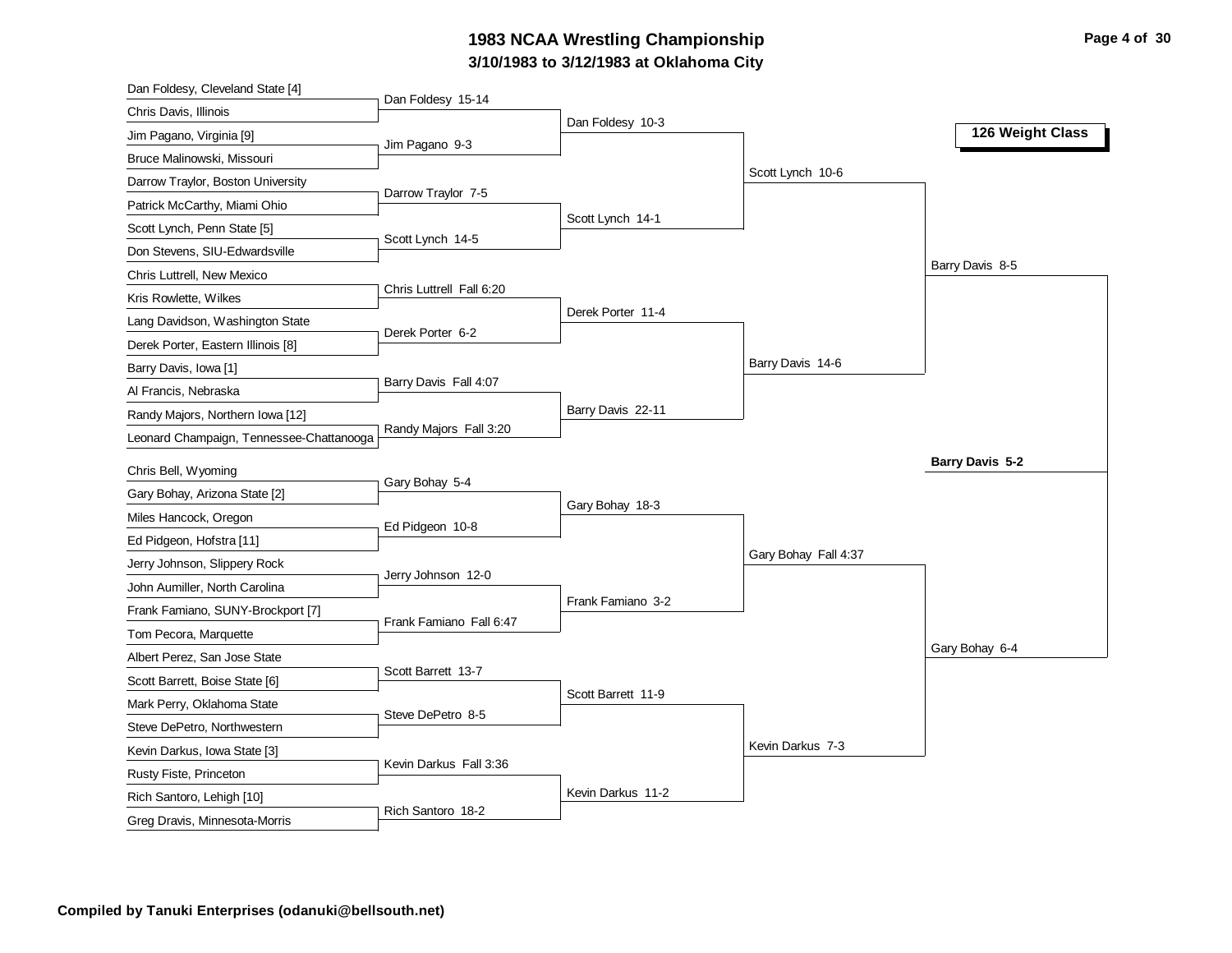## **3/10/1983 to 3/12/1983 at Oklahoma City 1983 NCAA Wrestling Championship Page 5 of 30**

| Stevens, SIU-Edwardsville  |                          |              |                    |                                              |
|----------------------------|--------------------------|--------------|--------------------|----------------------------------------------|
|                            |                          |              |                    | <b>126 Consolation Bracket</b>               |
|                            | Stevens 12-2             |              |                    |                                              |
| Traylor, Boston University |                          |              |                    |                                              |
|                            |                          | Stevens 17-4 |                    |                                              |
|                            | Foldesy, Cleveland State |              |                    |                                              |
|                            |                          |              |                    |                                              |
|                            |                          |              | Majors 10-7        |                                              |
| Francis, Nebraska          |                          |              |                    | Majors 5-3                                   |
|                            |                          |              | Darkus, Iowa State |                                              |
|                            | Majors 12-0              |              |                    |                                              |
|                            |                          | Majors 13-5  |                    |                                              |
| Majors, Northern Iowa      |                          |              |                    |                                              |
|                            | Porter, Eastern Illinois |              |                    | Third Place: Randy Majors, Northern Iowa 7-5 |
|                            |                          |              |                    | Fourth Place: Scott Lynch, Penn State        |
|                            |                          |              |                    | Fifth Place: Kevin Darkus, Iowa State 3-0    |
| Bell, Wyoming              |                          |              |                    | Sixth Place: Frank Famiano, SUNY-Brockport   |
|                            |                          |              |                    | Seventh Place: Rich Santoro, Lehigh 14-2     |
|                            | <b>Bell 7-6</b>          |              |                    | Eighth Place: Don Stevens, SIU-Edwardsville  |
| Pidgeon, Hofstra           |                          | Famiano 4-2  |                    |                                              |
|                            |                          |              |                    |                                              |
|                            | Famiano, SUNY-Brockport  |              |                    |                                              |
|                            |                          |              | Famiano 3-0        |                                              |
|                            |                          |              |                    | Lynch 4-4, 5-2                               |
| Fiste, Princeton           |                          |              |                    |                                              |
|                            |                          |              | Lynch, Penn State  |                                              |
|                            | Santoro 8-2              |              |                    |                                              |
| Santoro, Lehigh            |                          | Santoro 5-2  |                    |                                              |
|                            | Barrett, Boise State     |              |                    |                                              |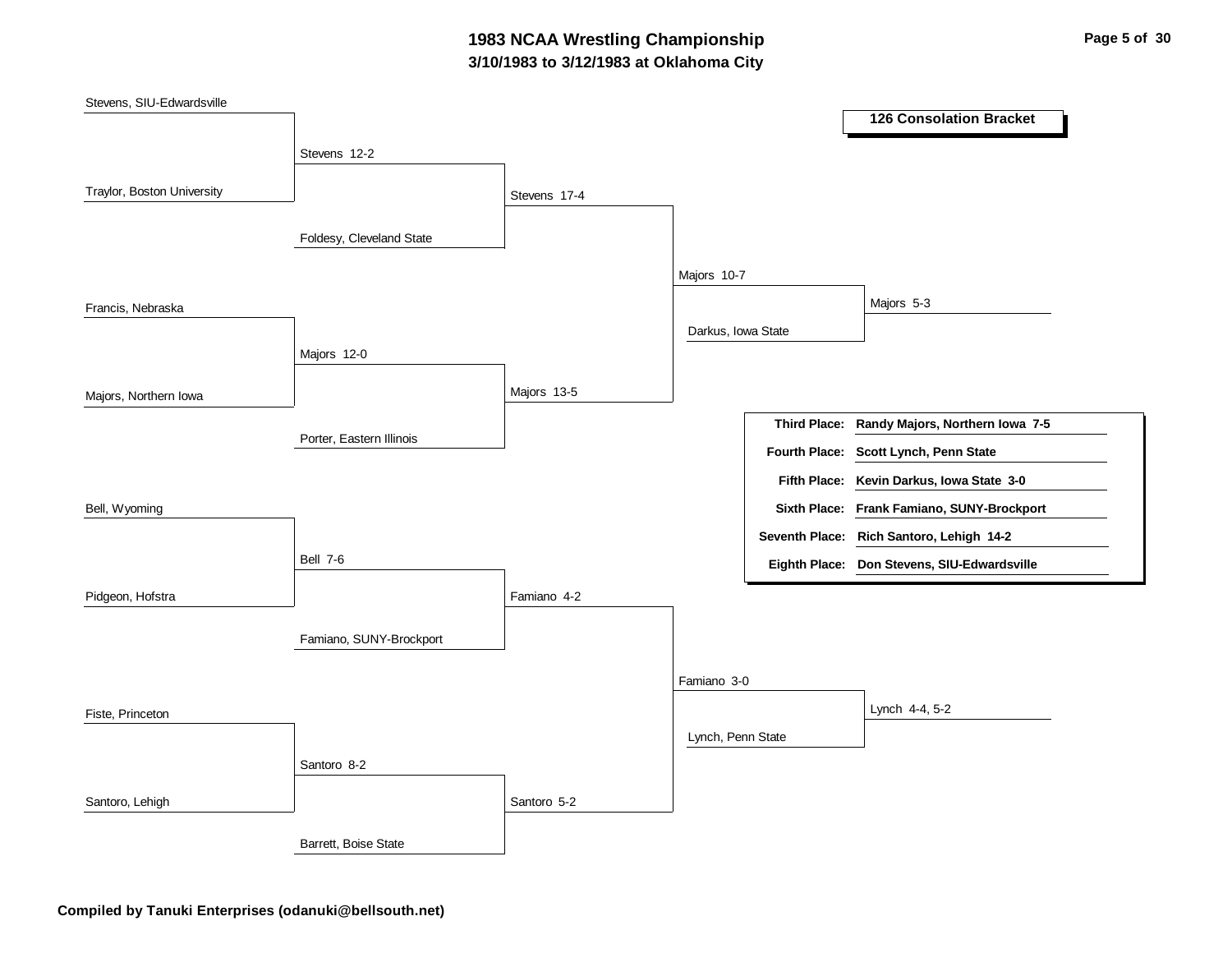## **3/10/1983 to 3/12/1983 at Oklahoma City 1983 NCAA Wrestling Championship Page 6 of 30**

#### **Championship Pigtail Bouts for 126**

Al Francis, Nebraska

Francis 4-0 Lyle Clem, North Dakota State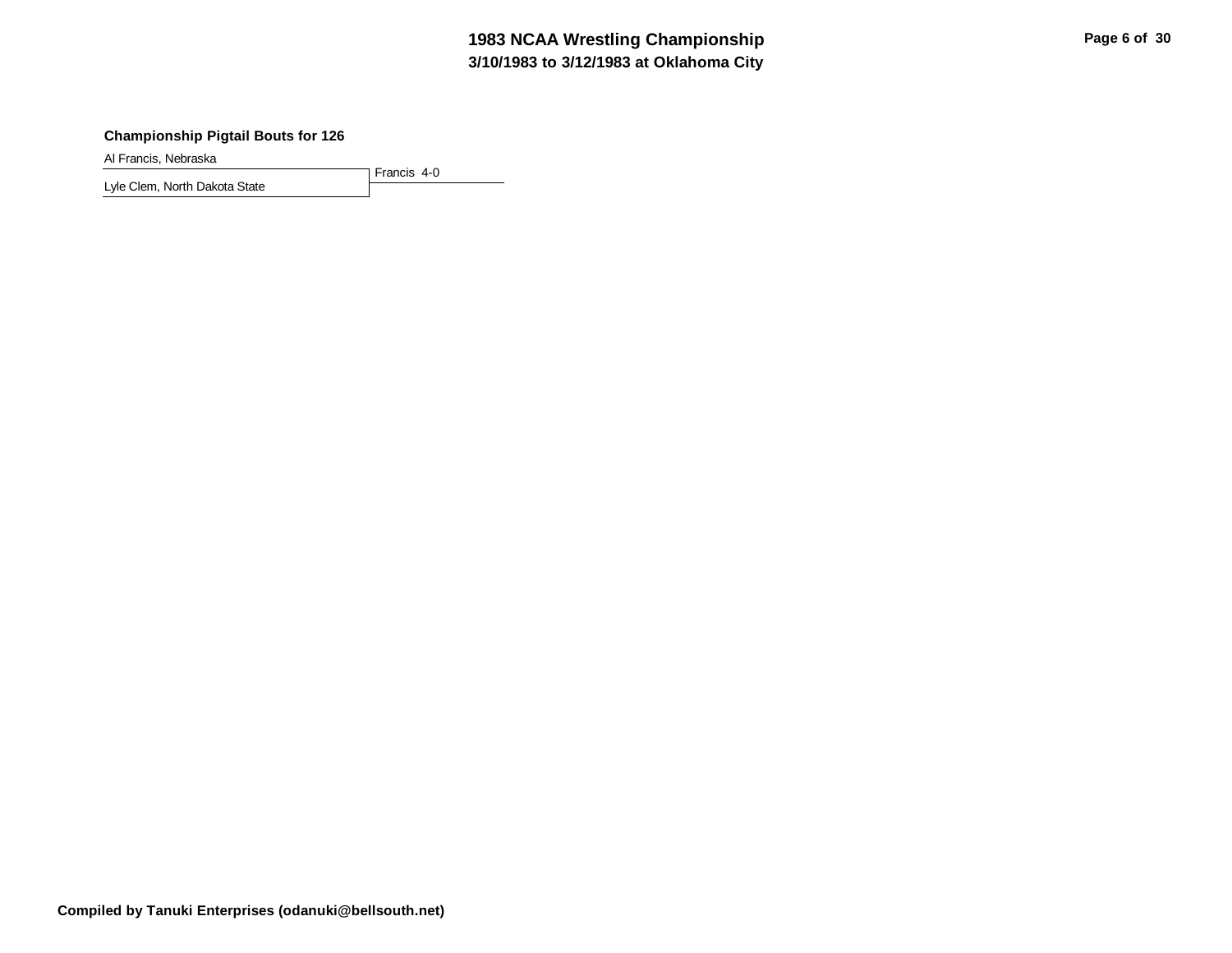### **3/10/1983 to 3/12/1983 at Oklahoma City 1983 NCAA Wrestling Championship Page 7 of 30**

| Bill Marino, Penn State [4]                      |                            |                        |                   |                    |
|--------------------------------------------------|----------------------------|------------------------|-------------------|--------------------|
| Steve Carr, North Dakota State                   | Bill Marino Fall 3:49      |                        |                   |                    |
| Jim Edwards, Louisiana State [9]                 | Jim Edwards 15-9           | Bill Marino Fall 4:59  |                   | 134 Weight Class   |
| Bob Adams, Augsburg                              |                            |                        |                   |                    |
| Nick Karrantinos, Augustana SD                   |                            |                        | Clar Anderson 2-1 |                    |
| Paul Bastianelli, Delaware                       | Nick Karrantinos Fall 4:50 |                        |                   |                    |
| Clar Anderson, Oklahoma State [5]                |                            | Clar Anderson 11-1     |                   |                    |
| Ralph Harrison, New Mexico                       | Clar Anderson 6-4          |                        |                   |                    |
| Brent Lofstedt, Southern Oregon                  |                            |                        |                   | Clar Anderson 11-3 |
| Tim Cochran, Tennessee [12]                      | Tim Cochran 12-5           |                        |                   |                    |
| Khris Whelan, Missouri [1]                       |                            | Khris Whelan Fall 4:36 |                   |                    |
| Mark Dugan, Maryland                             | Khris Whelan 23-7          |                        |                   |                    |
| Mike Enzien, Boston University                   |                            |                        | Rick Burton 13-10 |                    |
| Rick Burton, Ohio State                          | Rick Burton 13-3           |                        |                   |                    |
| Nick King, Yale                                  |                            | Rick Burton 13-4       |                   |                    |
| Rob Parent, Central Michigan                     | Rob Parent 11-5            |                        |                   |                    |
|                                                  |                            |                        |                   | Clar Anderson 5-3  |
| Clint Burke, Oklahoma [2]<br>John Parr, Virginia | Clint Burke 16-7           |                        |                   |                    |
|                                                  |                            | Clint Burke 11-5       |                   |                    |
| Walt Markee, Oregon State                        | Gary Scriven 9-7           |                        |                   |                    |
| Gary Scriven, Weber State [11]                   |                            |                        | Clint Burke 8-2   |                    |
| Tom Seamans, Wyoming                             | Mark Ciccarello 10-7       |                        |                   |                    |
| Mark Ciccarello, Clarion [7]                     |                            | Mark Ciccarello 17-5   |                   |                    |
| Ricky Talley, Tennessee-Chattanooga              | Ricky Talley Fall 3:27     |                        |                   |                    |
| Vince Bynum, North Carolina State                |                            |                        |                   | Clint Burke 7-3    |
| Jeff Kerber, Iowa [6]                            | Jeff Kerber 15-3           |                        |                   |                    |
| Mike Catania, Syracuse                           |                            | Jeff Kerber 6-4        |                   |                    |
| Scott Leasure, Illinois                          | Scott Leasure 7-3          |                        |                   |                    |
| Jason Diggs, Virginia Tech                       |                            |                        | Jeff Kerber 7-6   |                    |
| Tom Riley, Arizona State [10]                    | Tom Riley 10-2             |                        |                   |                    |
| Kent Walrack, Boise State                        |                            |                        |                   |                    |
| Pete Schuyler, Lehigh [3]                        | Pete Schuyler 16-1         | Pete Schuyler 9-2      |                   |                    |
| Chris Marisette, Nebraska                        |                            |                        |                   |                    |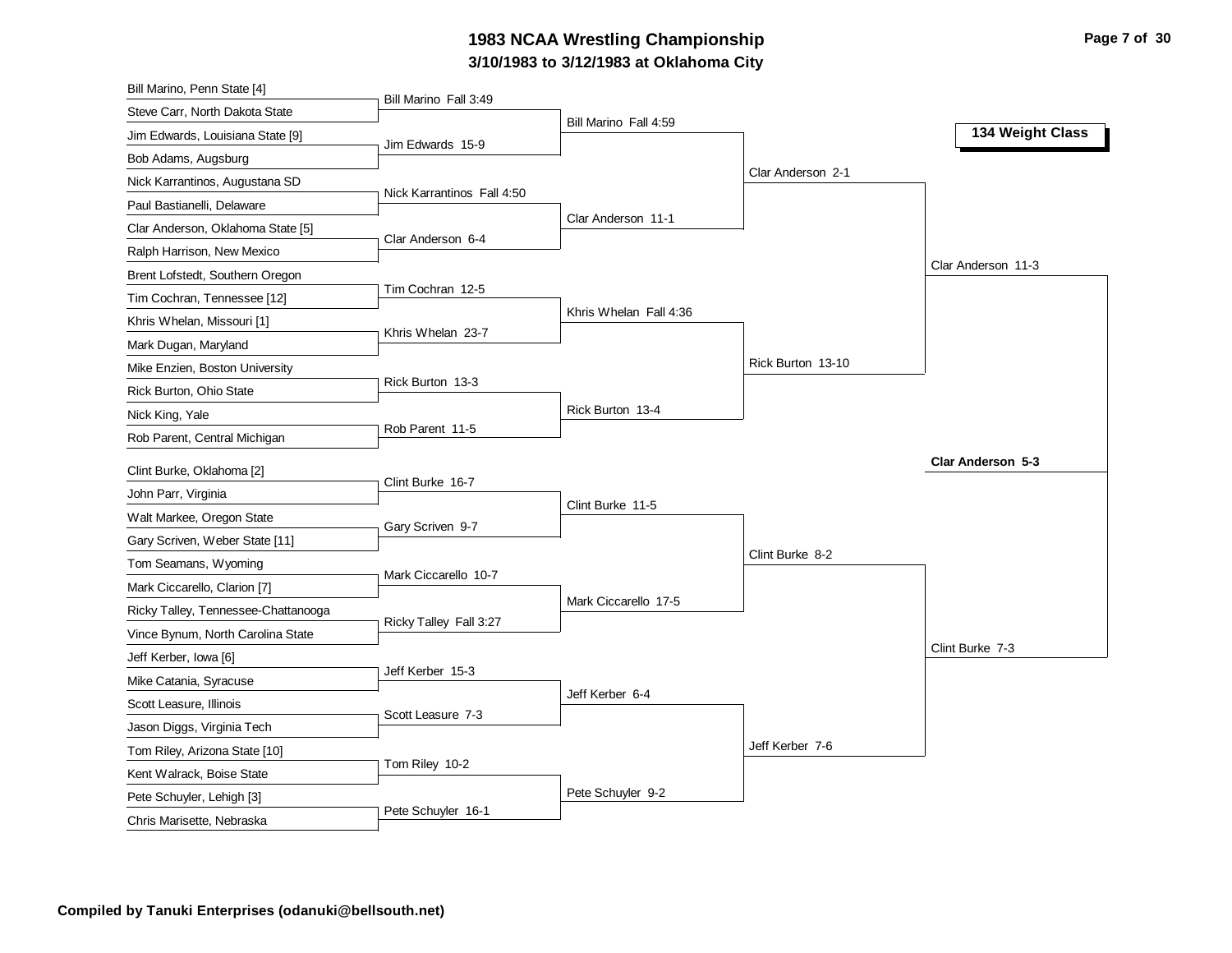## **3/10/1983 to 3/12/1983 at Oklahoma City 1983 NCAA Wrestling Championship Page 8 of 30**

| Harrison, New Mexico        |                     |                 |                    |                      | <b>134 Consolation Bracket</b>                      |
|-----------------------------|---------------------|-----------------|--------------------|----------------------|-----------------------------------------------------|
|                             | Harrison 8-3        |                 |                    |                      |                                                     |
| Karrantinos, Augustana SD   |                     | Marino 1-1, 2-1 |                    |                      |                                                     |
|                             | Marino, Penn State  |                 |                    |                      |                                                     |
|                             |                     |                 | Whelan 1-1, 1-1 Cr |                      |                                                     |
| Mittlestead, San Jose State |                     |                 |                    |                      | Whelan Fall 7:43 OT                                 |
|                             | Mittlestead 4-0     |                 | Kerber, Iowa       |                      |                                                     |
|                             |                     |                 |                    |                      |                                                     |
| Parent, Central Michigan    |                     | Whelan 4-3      |                    | <b>Third Place:</b>  |                                                     |
|                             | Whelan, Missouri    |                 |                    | <b>Fourth Place:</b> | Pete Schuyler, Lehigh 4-3<br>Khris Whelan, Missouri |
|                             |                     |                 |                    | <b>Fifth Place:</b>  | Jeff Kerber, Iowa 13-3                              |
| Parr, Virginia              |                     |                 |                    |                      | Sixth Place: Rick Burton, Ohio State                |
|                             |                     |                 |                    |                      | Seventh Place: Bill Marino, Penn State 5-0          |
|                             | Scriven 4-1         |                 |                    |                      | Eighth Place: Gary Scriven, Weber State             |
| Scriven, Weber State        |                     | Scriven 11-10   |                    |                      |                                                     |
|                             | Ciccarello, Clarion |                 |                    |                      |                                                     |
|                             |                     |                 | Schuyler 5-1       |                      |                                                     |
| Catania, Syracuse           |                     |                 |                    |                      | Schuyler 17-2                                       |
|                             |                     |                 | Burton, Ohio State |                      |                                                     |
|                             | Leasure 12-5        |                 |                    |                      |                                                     |
| Leasure, Illinois           |                     | Schuyler 11-2   |                    |                      |                                                     |
|                             | Schuyler, Lehigh    |                 |                    |                      |                                                     |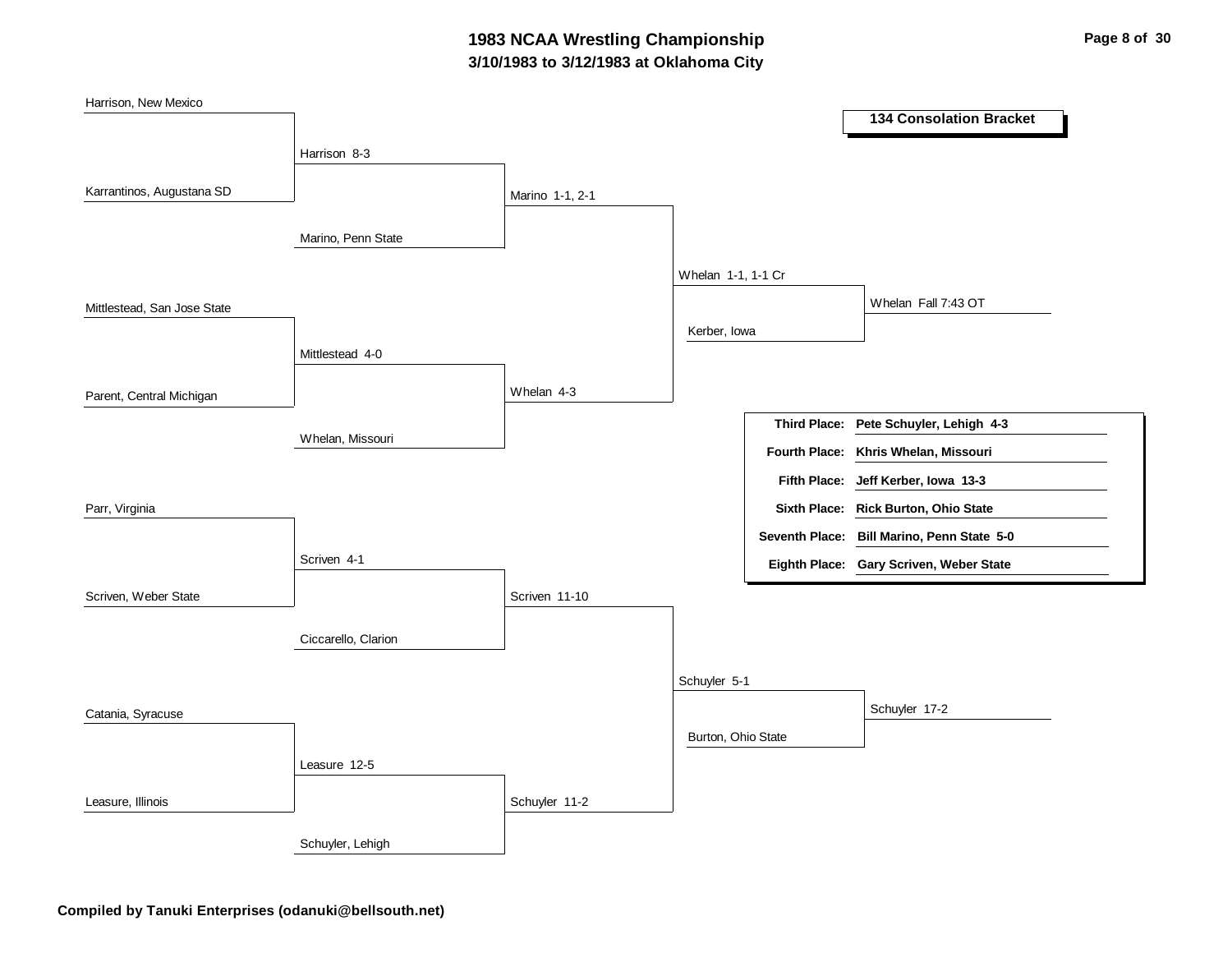#### **3/10/1983 to 3/12/1983 at Oklahoma City 1983 NCAA Wrestling Championship Page 9 of 30**

#### **Championship Pigtail Bouts for 134**

Walt Markee, Oregon State

|                                  | Markee 8-5 |
|----------------------------------|------------|
| Don Stuckly, Purdue              |            |
| Rick Burton, Ohio State          |            |
| John Mittlestead, San Jose State | Burton 7-5 |

#### **Consolation Pigtail Bouts for 134**

John Mittlestead, San Jose State

Mittlestead Fall 3:40

Mike Enzien, Boston University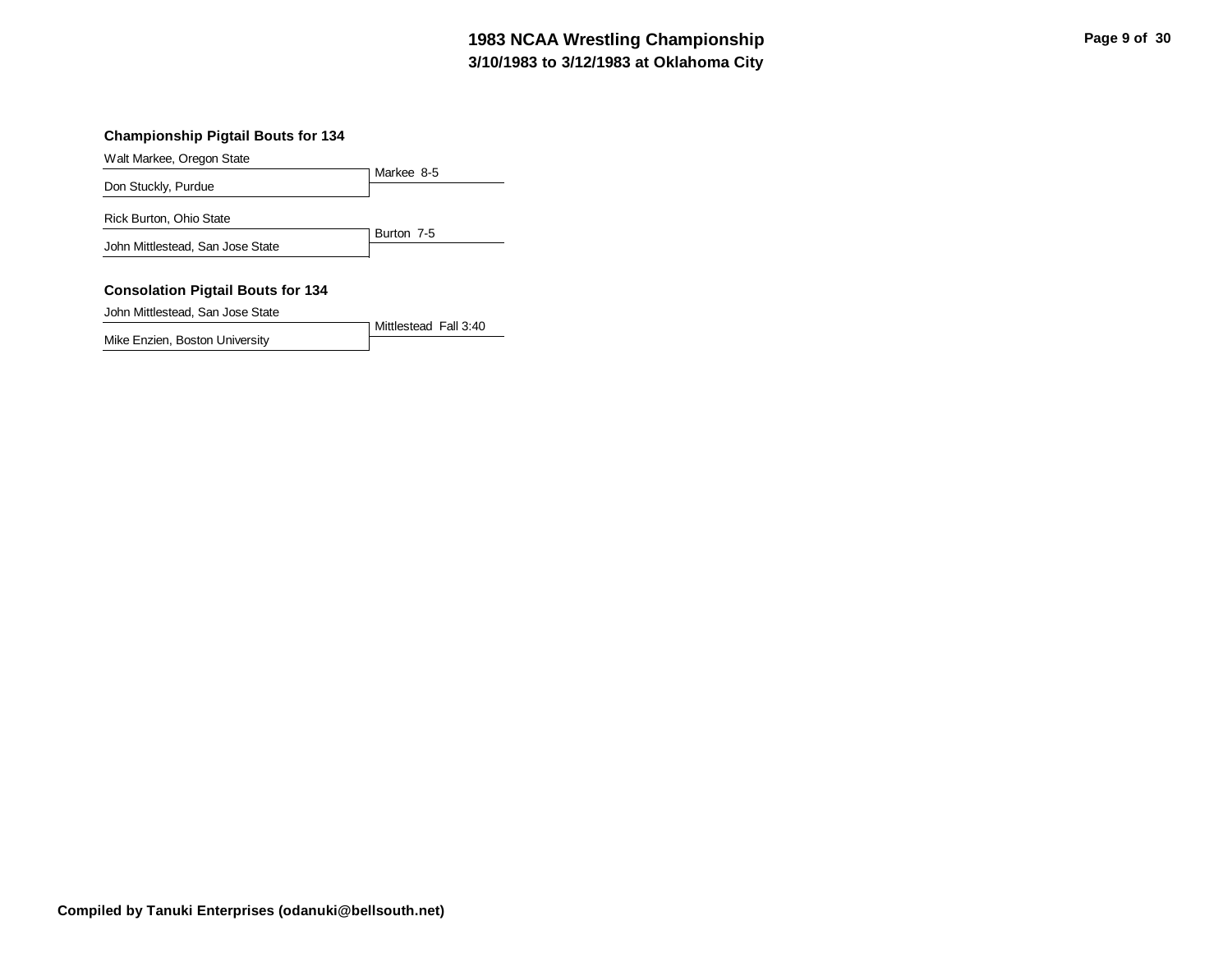#### **3/10/1983 to 3/12/1983 at Oklahoma City** 1983 NCAA Wrestling Championship **Page 10 of 30** Page 10 of 30

| Mike Schmidlin, Cal State-Fullerton    |                          |                         |                     |                        |
|----------------------------------------|--------------------------|-------------------------|---------------------|------------------------|
| Eric Hershberger, Louisiana State      | Mike Schmidlin Fall 6:07 |                         |                     |                        |
| David Barnes, San Jose State           | Randy Conrad 9-1         | Randy Conrad 16-5       |                     | 142 Weight Class       |
| Randy Conrad, Iowa State [5]           |                          |                         |                     |                        |
| Jesse Reyes, Cal State-Bakersfield [4] |                          |                         | Andy McNerney 5-3   |                        |
| Jim Hildebrand, Oregon                 | Jesse Reyes 8-6          |                         |                     |                        |
| Darryl Leslie, RIT                     |                          | Andy McNerney Fall 2:36 |                     |                        |
| Andy McNerney, Harvard [9]             | Andy McNerney 12-4       |                         |                     |                        |
| Ken Nellis, Clarion                    |                          |                         |                     | Darryl Burley 10-3     |
| Darryl Burley, Lehigh [1]              | Darryl Burley 16-2       |                         |                     |                        |
| John Giura, Wisconsin [12]             |                          | Darryl Burley 9-3       |                     |                        |
| Adam Cohen, Arizona State              | John Giura DFT 0:54      |                         |                     |                        |
| Andy Seras, SUNY-Albany                |                          |                         | Darryl Burley 12-3  |                        |
| Philip Gottlick, Drexel                | Andy Seras Fall 1:50     |                         |                     |                        |
| Tom Montminy, Boston College           |                          | Tony Arena 10-8         |                     |                        |
| Tony Arena, Hofstra                    | Tony Arena Fall 4:38     |                         |                     |                        |
| Tony Surage, Rutgers [11]              |                          |                         |                     | Darryl Burley DFT 2:37 |
| Tony Tracey, New Mexico                | Tony Surage 16-5         |                         |                     |                        |
| Morgan Woodhouse, Brigham Young        |                          | Al Freeman 9-8          |                     |                        |
| Al Freeman, Nebraska [2]               | Al Freeman 16-5          |                         |                     |                        |
| Mike Langlais, North Dakota State [7]  |                          |                         | Al Freeman 6-5      |                        |
| Dave Lundskog, Weber State             | Mike Langlais 20-8       |                         |                     |                        |
| Steve Koob, North Carolina State       |                          | Steve Koob 6-3          |                     |                        |
| Jeff Hardy, Ohio University            | Steve Koob 7-0           |                         |                     |                        |
| Bob Preston, Toledo                    |                          |                         |                     | Al Freeman 11-3        |
| Bob Bury, Penn State [6]               | Bob Bury 7-5             |                         |                     |                        |
|                                        |                          | Leo Bailey 8-8, 10-4    |                     |                        |
| Nate Winner, Southern Oregon           | Leo Bailey 8-7           |                         |                     |                        |
| Leo Bailey, Oklahoma State             |                          |                         | Harlan Kistler 11-7 |                        |
| Jake Cecere, Duke                      | Jake Cecere DFT 6:41     |                         |                     |                        |
| Billy Moss, Tennessee-Chattanooga [10] |                          | Harlan Kistler 9-4      |                     |                        |
| Mark Demeo, Syracuse                   | Harlan Kistler 11-2      |                         |                     |                        |
| Harlan Kistler, Iowa [3]               |                          |                         |                     |                        |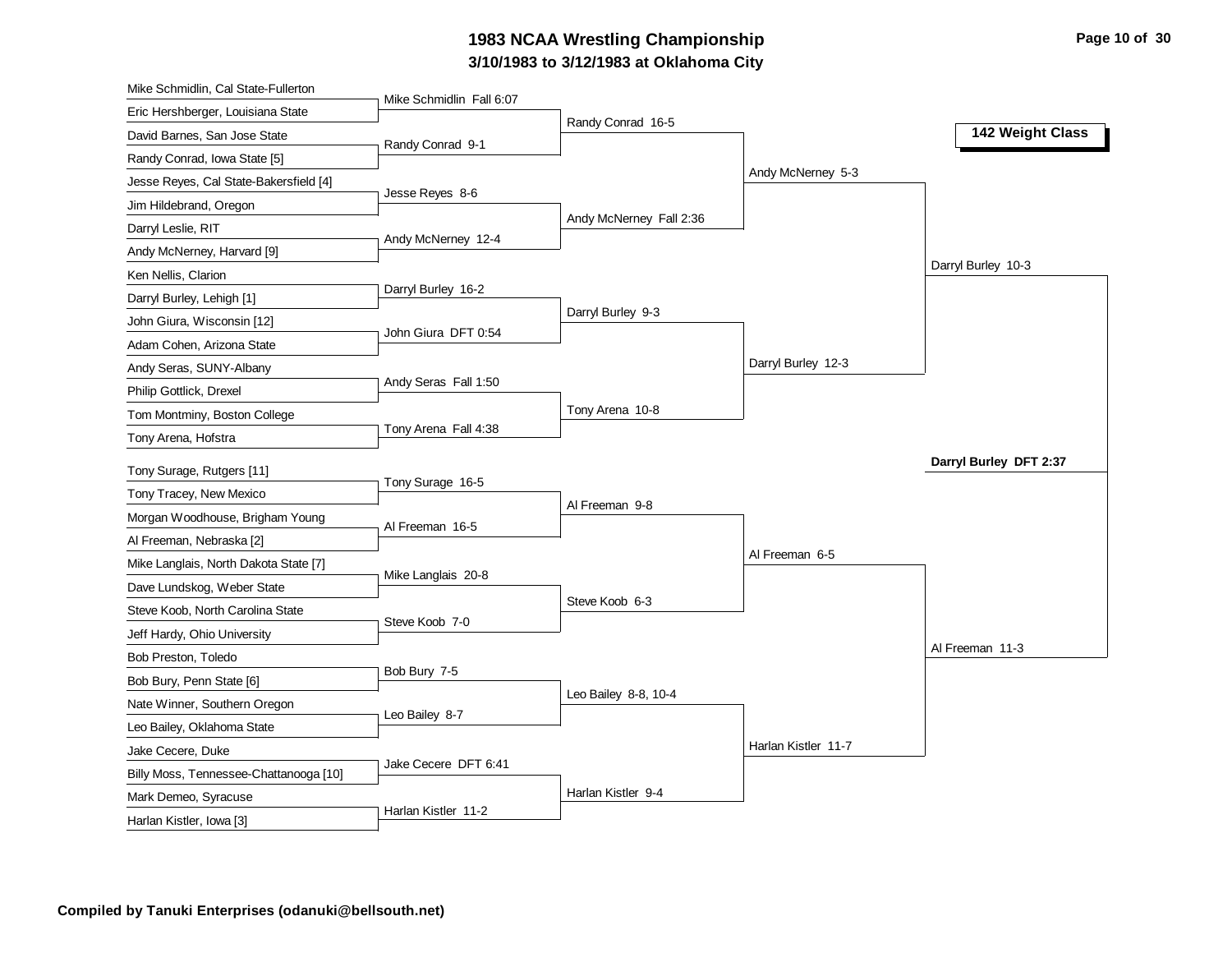## **3/10/1983 to 3/12/1983 at Oklahoma City 1983 NCAA Wrestling Championship Page 11 of 30 Page 11 of 30**

| Leslie, RIT                  |                            |             |                   |                                              |
|------------------------------|----------------------------|-------------|-------------------|----------------------------------------------|
|                              |                            |             |                   | <b>142 Consolation Bracket</b>               |
|                              | Reyes 17-4                 |             |                   |                                              |
|                              |                            |             |                   |                                              |
| Reyes, Cal State-Bakersfield |                            | Conrad 11-1 |                   |                                              |
|                              |                            |             |                   |                                              |
|                              | Conrad, Iowa State         |             |                   |                                              |
|                              |                            |             | Conrad 5-5, 1-0   |                                              |
| Nellis, Clarion              |                            |             |                   | Kistler 5-2                                  |
|                              |                            |             | Kistler, Iowa     |                                              |
|                              | Giura 8-1                  |             |                   |                                              |
|                              |                            |             |                   |                                              |
| Giura, Wisconsin             |                            | Giura 10-4  |                   |                                              |
|                              |                            |             |                   | Third Place: Harlan Kistler, Iowa 8-7        |
|                              | Arena, Hofstra             |             |                   | Fourth Place: Andy McNerney, Harvard         |
|                              |                            |             |                   | Fifth Place: Randy Conrad, Iowa State 5-4    |
| Woodhouse, Brigham Young     |                            |             |                   | Sixth Place: Leo Bailey, Oklahoma State      |
|                              |                            |             |                   | Seventh Place: Tony Surage, Rutgers 2-2, 6-0 |
|                              | Surage 7-4                 |             |                   |                                              |
|                              |                            |             |                   | Eighth Place: John Giura, Wisconsin          |
| Surage, Rutgers              |                            | Surage 2-1  |                   |                                              |
|                              |                            |             |                   |                                              |
|                              | Koob, North Carolina State |             |                   |                                              |
|                              |                            |             | Bailey 6-1        |                                              |
|                              |                            |             |                   | McNerney 16-5                                |
| Demeo, Syracuse              |                            |             |                   |                                              |
|                              |                            |             | McNerney, Harvard |                                              |
|                              | Demeo 2-2, 2-1             |             |                   |                                              |
| Cecere, Duke                 |                            | Bailey 10-3 |                   |                                              |
|                              | Bailey, Oklahoma State     |             |                   |                                              |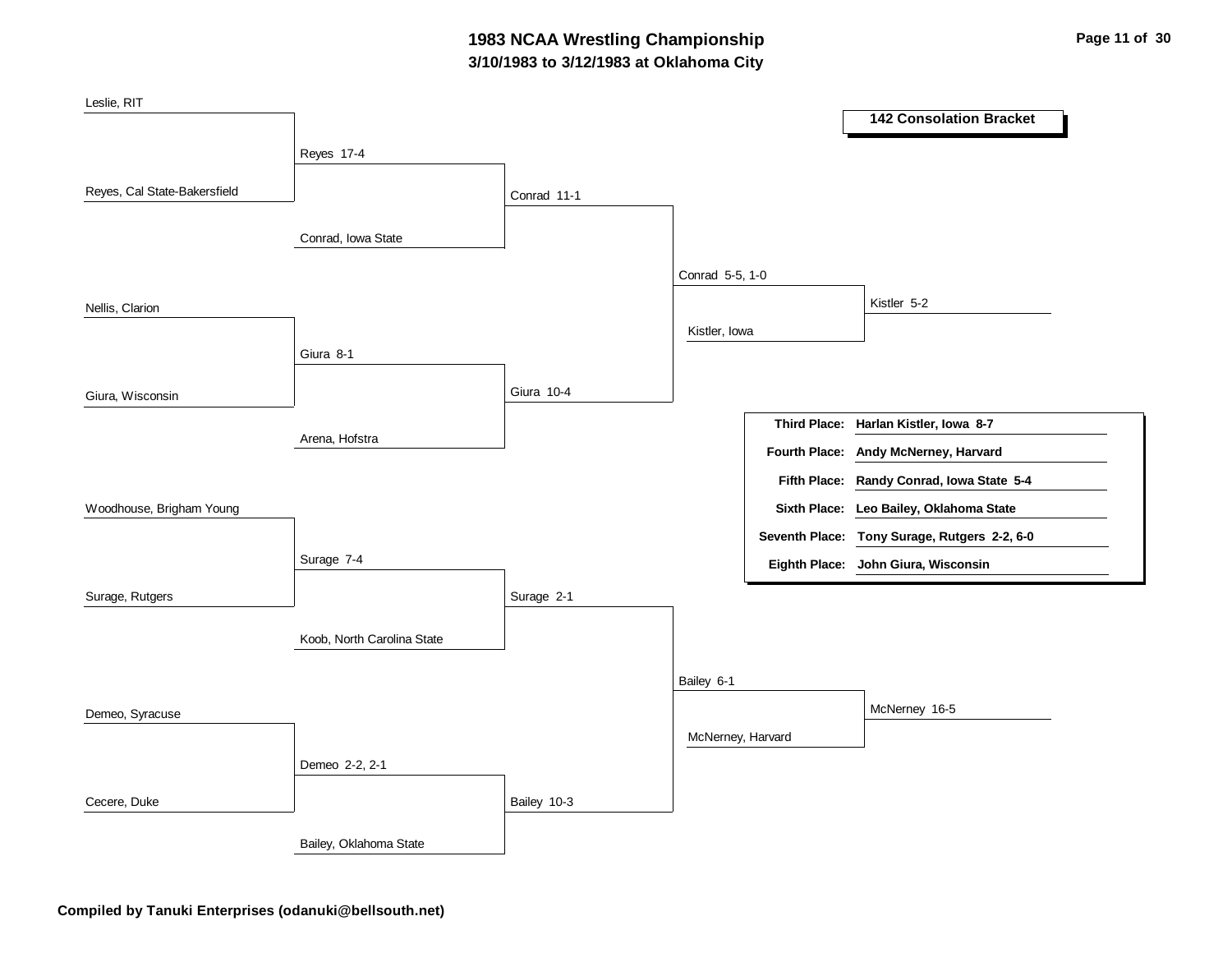#### **3/10/1983 to 3/12/1983 at Oklahoma City 1983 NCAA Wrestling Championship Page 12 of 30**

#### **Championship Pigtail Bouts for 142**

| Darryl Leslie, RIT                       |                    |
|------------------------------------------|--------------------|
| Dave Gable, Franklin & Marshall          | Leslie 8-2         |
| Steve Koob, North Carolina State         | Koob 4-2           |
| Cliff Berger, Oregon State               |                    |
| David Barnes, San Jose State             | Barnes 11-6        |
| Dave Delong, Indiana                     |                    |
| Philip Gottlick, Drexel                  | Gottlick Fall 4:23 |
| Jeff Barksdale, Cal Poly-SLO             |                    |
| Morgan Woodhouse, Brigham Young          | Woodhouse 5-4      |
| Scott Wiggen, Stanford                   |                    |
| Bob Bury, Penn State                     | <b>Bury 11-2</b>   |
| Don Henry, Slippery Rock                 |                    |
| Darryl Burley, Lehigh                    |                    |
| Darren Abel, Oklahoma                    | Burley Fall 1:57   |
| <b>Consolation Pigtail Bouts for 142</b> |                    |
| Ken Nellis, Clarion                      |                    |

Nellis 5-4 Darren Abel, Oklahoma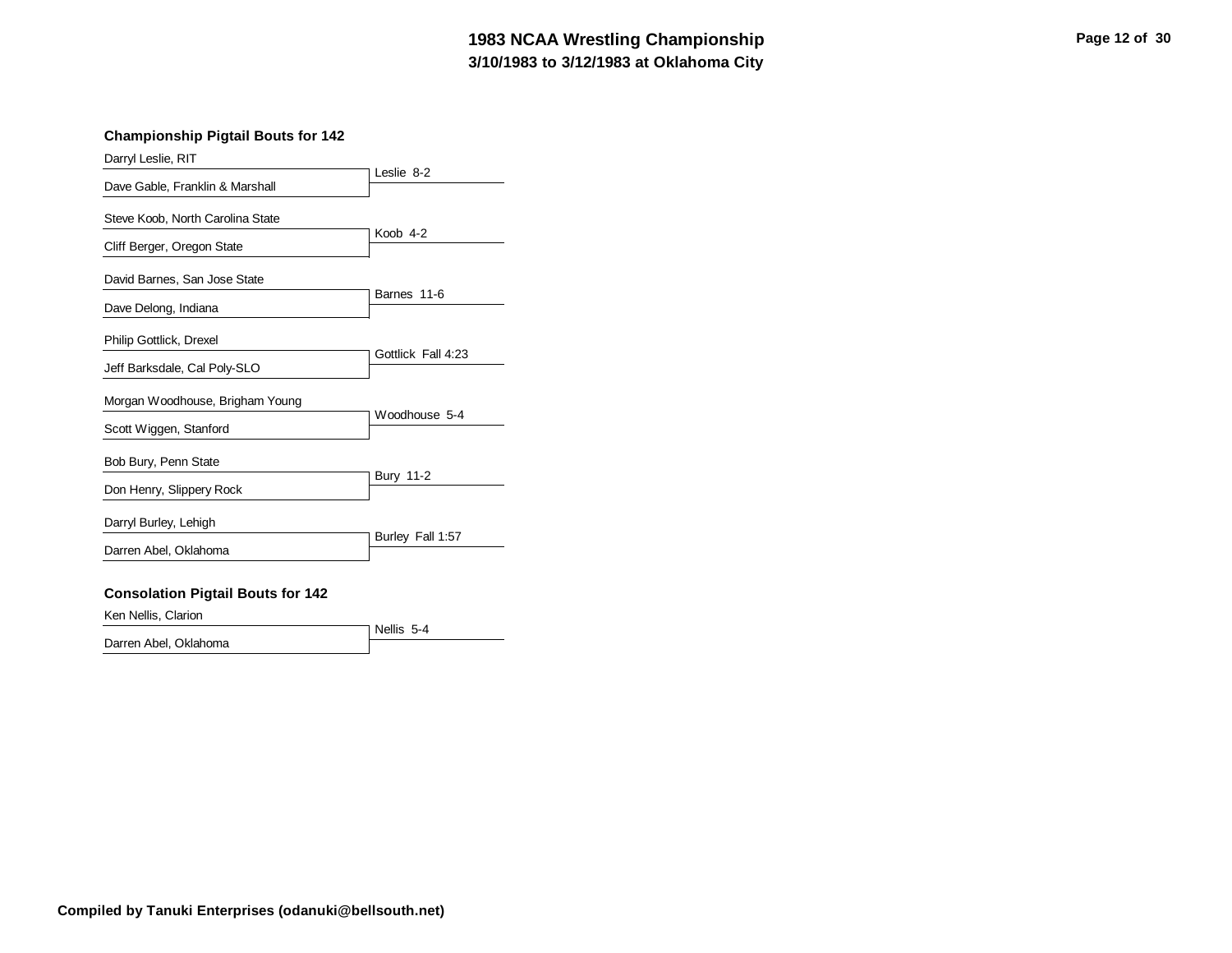### **3/10/1983 to 3/12/1983 at Oklahoma City 1983 NCAA Wrestling Championship Page 13 of 30**

| Chris Joy, Boston University       |                          |                     |                        |                    |
|------------------------------------|--------------------------|---------------------|------------------------|--------------------|
| Jim Heffernan, Iowa [4]            | Jim Heffernan 20-7       |                     |                        |                    |
| Joey McKenna, Clemson              | Wes Gasner Fall 5:49     | Jim Heffernan 16-8  |                        | 150 Weight Class   |
| Wes Gasner, Wyoming [9]            |                          |                     |                        |                    |
| Ed Wohlwender, Army                |                          |                     | Jim Heffernan 7-6      |                    |
| Walt Zimmerman, Bucknell           | Ed Wohlwender 7-5        |                     |                        |                    |
| Jack Woltjer, Eastern Michigan     |                          | Mark Popple 14-2    |                        |                    |
| Mark Popple, Wilkes [5]            | Mark Popple Fall 5:35    |                     |                        |                    |
| Ron Winnie, SUNY-Brockport [12]    |                          |                     |                        | Nate Carr 11-6     |
| David Goldman, Nebraska            | Ron Winnie 6-2           |                     |                        |                    |
| Nate Carr, Iowa State [1]          | Nate Carr 18-7           | Nate Carr 20-8      |                        |                    |
| Steve Martinez, Minnesota          |                          |                     |                        |                    |
| Frank Patacsil, Purdue             |                          |                     | Nate Carr 16-6         |                    |
| Mark Manning, Nebraska-Omaha [8]   | Frank Patacsil 16-11     |                     |                        |                    |
| Gary Waller, Tennessee-Chattanooga |                          | Greg Sargis 10-2    |                        |                    |
| Greg Sargis, Michigan State        | Greg Sargis 6-1          |                     |                        |                    |
| Tom Grace, Boston College          |                          |                     |                        | Nate Carr 3-3, 5-2 |
| Pat O'Donnell, Cal Poly-SLO [11]   | Pat O'Donnell 18-6       |                     |                        |                    |
| Kenny Monday, Oklahoma State [2]   |                          | Kenny Monday 8-5    |                        |                    |
| Larry Luttrell, New Mexico         | Kenny Monday Fall 1:36   |                     |                        |                    |
| Eric Childs, Penn State            |                          |                     | Kenny Monday Fall 5:36 |                    |
| Mike Dotson, Washington State      | Eric Childs 15-6         |                     |                        |                    |
| Eddie Urbano, Arizona State        |                          | Eric Childs 13-6    |                        |                    |
| Rick O'Shea, Oregon [7]            | Rick O'Shea 4-3          |                     |                        |                    |
| Frank Shaffer, Navy [6]            |                          |                     |                        | Kenny Monday 7-5   |
| Dale Troutman, Ohio State          | Dale Troutman 6-5        |                     |                        |                    |
| Kirk Teat, Lafayette               |                          | Dave Holler 7-3     |                        |                    |
| Dave Holler, Illinois State        | Dave Holler 21-1         |                     |                        |                    |
| Ben Coronado, Boise State          |                          |                     | Roger Frizzell 8-4     |                    |
| Roger Frizzell, Oklahoma [3]       | Roger Frizzell Fall 1:53 |                     |                        |                    |
|                                    |                          | Roger Frizzell 10-4 |                        |                    |
| Lex Roy, Louisiana State [10]      |                          |                     |                        |                    |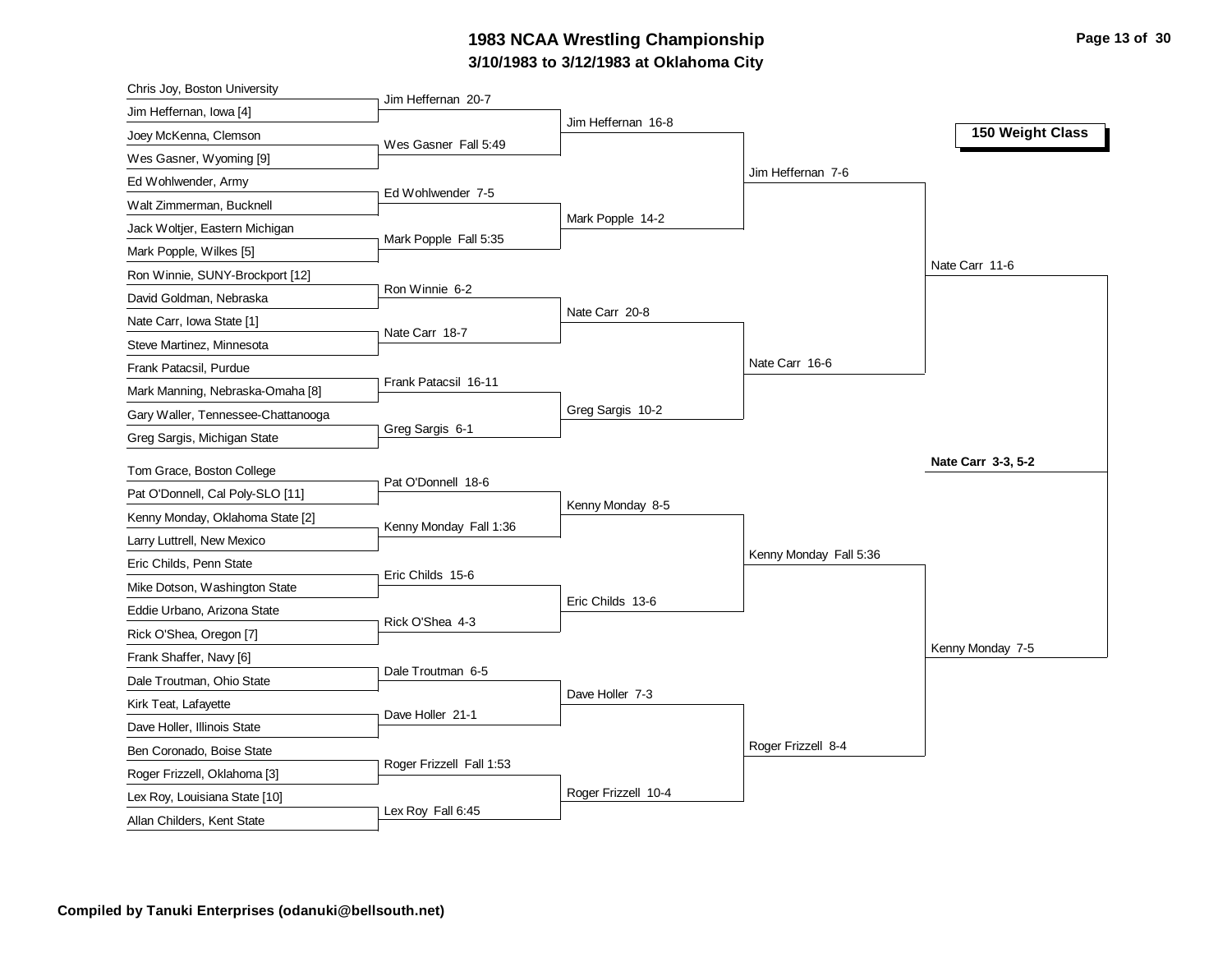## **3/10/1983 to 3/12/1983 at Oklahoma City 1983 NCAA Wrestling Championship Page 14 of 30**

| Joy, Boston University  |                        |               |                    |                      |                                                |
|-------------------------|------------------------|---------------|--------------------|----------------------|------------------------------------------------|
|                         |                        |               |                    |                      | <b>150 Consolation Bracket</b>                 |
|                         | Gasner 9-0             |               |                    |                      |                                                |
|                         |                        |               |                    |                      |                                                |
| Gasner, Wyoming         |                        | Gasner 5-1    |                    |                      |                                                |
|                         | Popple, Wilkes         |               |                    |                      |                                                |
|                         |                        |               |                    |                      |                                                |
|                         |                        |               | Gasner 8-4         |                      |                                                |
| Martinez, Minnesota     |                        |               |                    |                      | Frizzell 11-3                                  |
|                         |                        |               | Frizzell, Oklahoma |                      |                                                |
|                         | Winnie 9-3             |               |                    |                      |                                                |
|                         |                        |               |                    |                      |                                                |
| Winnie, SUNY-Brockport  |                        | Winnie 6-2    |                    |                      |                                                |
|                         | Sargis, Michigan State |               |                    | <b>Third Place:</b>  | Roger Frizzell, Oklahoma Med FFT               |
|                         |                        |               |                    | <b>Fourth Place:</b> | Jim Heffernan, Iowa                            |
|                         |                        |               |                    |                      | Fifth Place: Dave Holler, Illinois State 8-5   |
| Luttrell, New Mexico    |                        |               |                    |                      | Sixth Place: Wes Gasner, Wyoming               |
|                         |                        |               |                    |                      | Seventh Place: Pat O'Donnell, Cal Poly-SLO 4-3 |
|                         | O'Donnell 17-4         |               |                    |                      | Eighth Place: Ron Winnie, SUNY-Brockport       |
| O'Donnell, Cal Poly-SLO |                        | O'Donnell 7-5 |                    |                      |                                                |
|                         |                        |               |                    |                      |                                                |
|                         | Childs, Penn State     |               |                    |                      |                                                |
|                         |                        |               |                    |                      |                                                |
|                         |                        |               | Holler 6-4         |                      |                                                |
| Coronado, Boise State   |                        |               |                    |                      | Heffernan 6-3                                  |
|                         |                        |               | Heffernan, Iowa    |                      |                                                |
|                         | Coronado 8-4           |               |                    |                      |                                                |
|                         |                        |               |                    |                      |                                                |
| Roy, Louisiana State    |                        | Holler 10-2   |                    |                      |                                                |
|                         | Holler, Illinois State |               |                    |                      |                                                |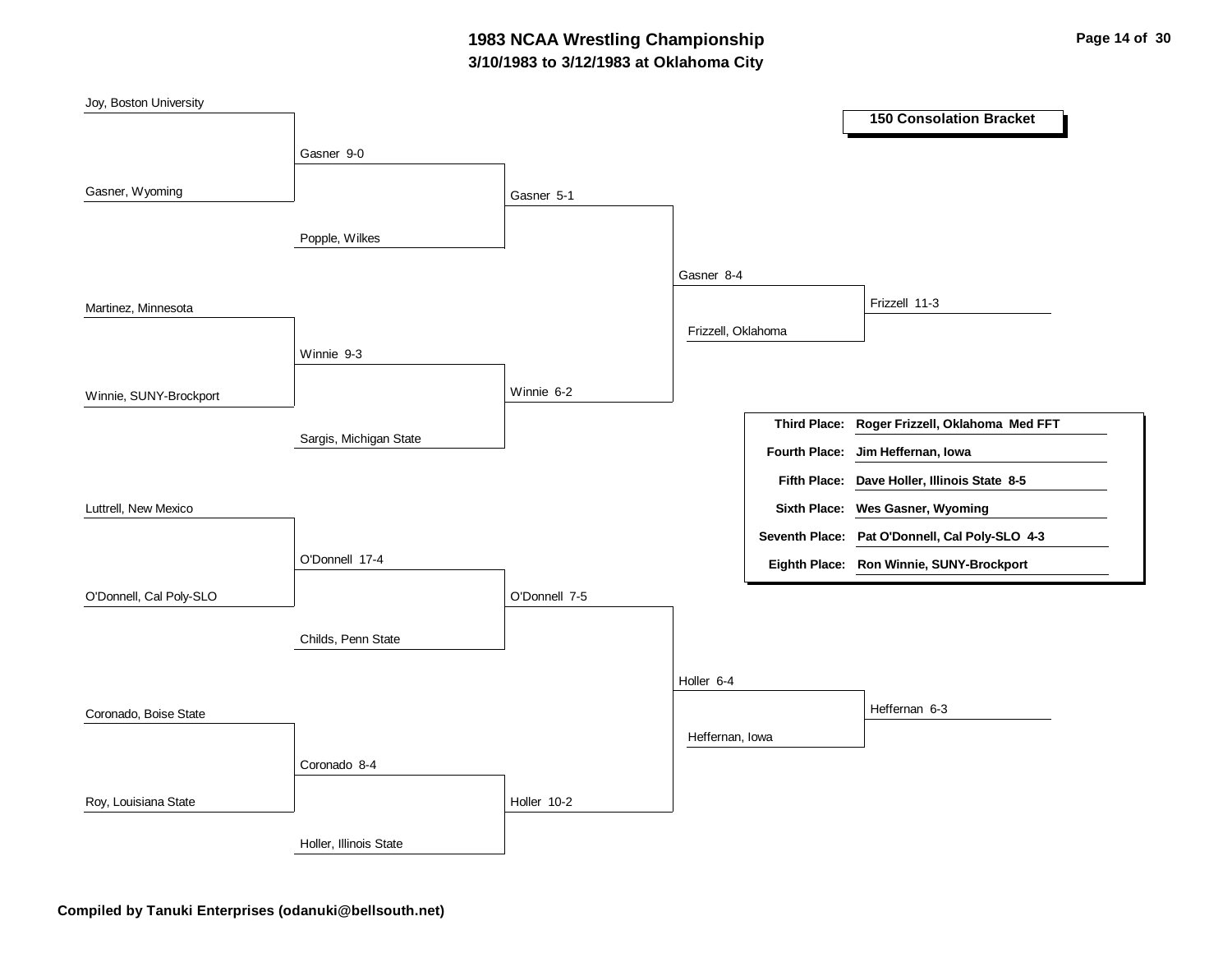#### **3/10/1983 to 3/12/1983 at Oklahoma City 1983 NCAA Wrestling Championship Page 15 of 30**

#### **Championship Pigtail Bouts for 150**

David Goldman, Nebraska

|                                          | Goldman 15-3 |
|------------------------------------------|--------------|
| Jay Slivkoff, San Jose State             |              |
| Kenny Monday, Oklahoma State             |              |
| Wade Potter, Lock Haven                  | Monday 15-5  |
| Mark Manning, Nebraska-Omaha             |              |
| Kevin McCarthy, Rutgers                  | Manning 11-2 |
| <b>Consolation Pigtail Bouts for 150</b> |              |
| Larry Luttrell, New Mexico               |              |

Luttrell Fall 4:47

Wade Potter, Lock Haven

**Compiled by Tanuki Enterprises (odanuki@bellsouth.net)**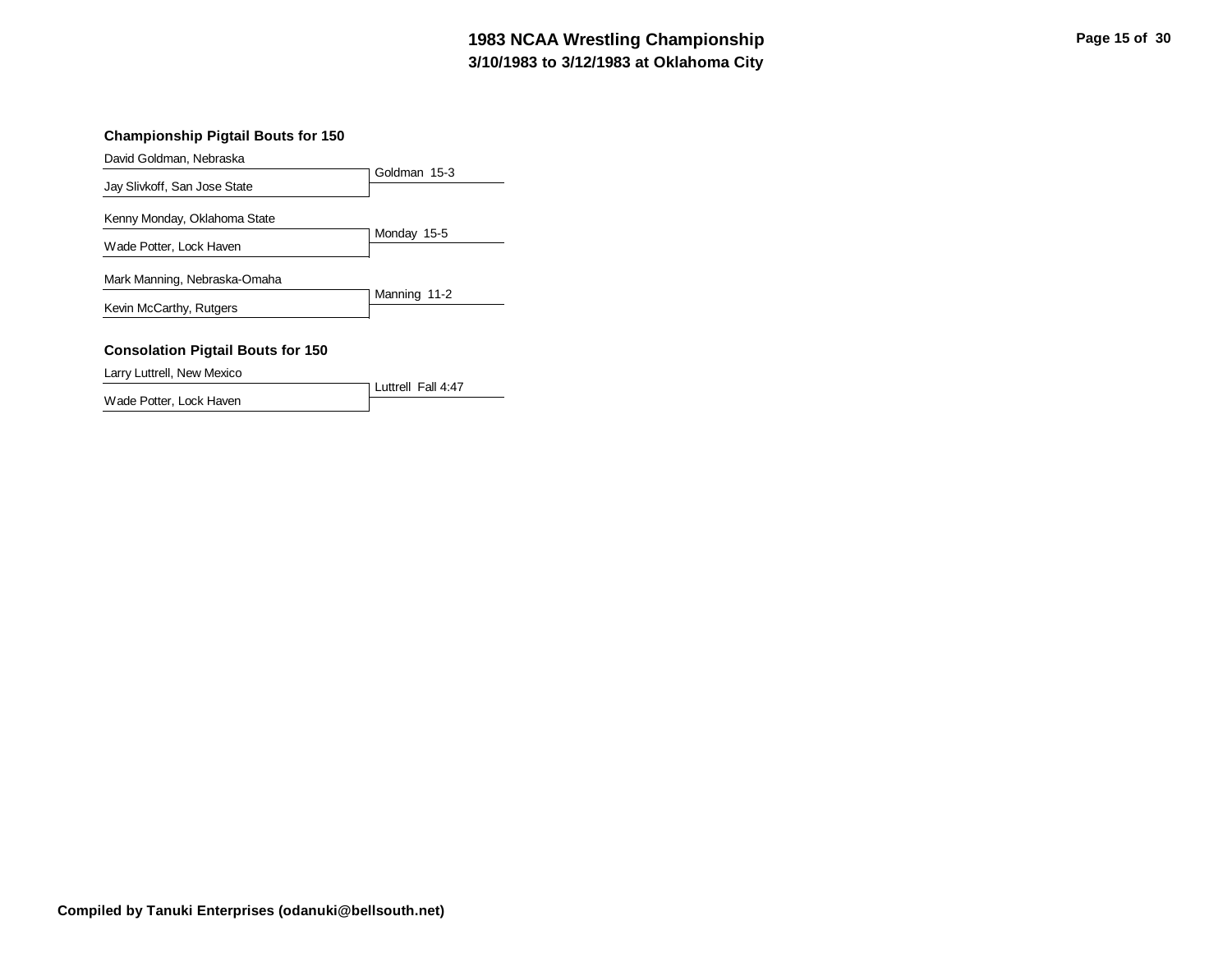### **3/10/1983 to 3/12/1983 at Oklahoma City** 1983 NCAA Wrestling Championship **Page 16 of 30** Page 16 of 30

| Willie Dillon, Washington State           |                       |                           |                  |                       |
|-------------------------------------------|-----------------------|---------------------------|------------------|-----------------------|
| Matt Skove, Oklahoma State [5]            | Matt Skove 20-0       | Matt Skove 8-1            |                  |                       |
| Phil Mattera, Hofstra                     | Phil Mattera 4-2      |                           |                  | 158 Weight Class      |
| Marvin Seal, Oregon State                 |                       |                           |                  |                       |
| Gene Vatch, Northern Illinois             |                       |                           | Matt Skove 8-4   |                       |
| Chris Mondragon, North Carolina State [4] | Chris Mondragon 10-4  |                           |                  |                       |
| John Davis, Morgan State [9]              | John Davis 15-8       | Chris Mondragon 9-6       |                  |                       |
| Mike Degenova, Temple                     |                       |                           |                  |                       |
| David Grant, Kentucky                     |                       |                           |                  | Jim Zalesky 11-5      |
| Tim Fagan, Michigan                       | David Grant 10-9      |                           |                  |                       |
| Lawrence Corry, Old Dominion              | Kevin Jackson 8-6     | Kevin Jackson 5-2         |                  |                       |
| Kevin Jackson, Louisiana State [8]        |                       |                           |                  |                       |
| Chris Bevilacqua, Penn State              |                       |                           | Jim Zalesky 9-7  |                       |
| Jim Zalesky, Iowa [1]                     | Jim Zalesky Fall 5:30 |                           |                  |                       |
| Greg Williams, Utah State [12]            |                       | Jim Zalesky Fall 6:08     |                  |                       |
| John Barrett, St. Cloud State             | John Barrett 8-7      |                           |                  |                       |
| Ron Whitman, Wyoming                      |                       |                           |                  | Jim Zalesky 7-4       |
| Jeff Jelic, Pittsburgh [11]               | Jeff Jelic 9-4        |                           |                  |                       |
| Lou Montano, Cal Poly-SLO [2]             |                       | Lou Montano 10-6          |                  |                       |
| Doug Buckwalter, Lock Haven               | Lou Montano 12-0      |                           |                  |                       |
| Murray Crews, Iowa State                  |                       |                           | Lou Montano 5-1  |                       |
| Marty Bench, Weber State                  | Murray Crews 13-6     |                           |                  |                       |
| Bill Gaffney, North Carolina              |                       | Murray Crews 14-2         |                  |                       |
| Mike Rodgers, Navy [7]                    | Mike Rodgers 5-2      |                           |                  |                       |
| Darrell Gholar, Minnesota                 |                       |                           |                  | Lou Montano Fall 2:29 |
| Fred Worthem, Michigan State [10]         | Fred Worthem 23-4     |                           |                  |                       |
| Mike Moyer, West Chester                  |                       | Fred Worthem Fall 7:35 OT |                  |                       |
| Chris Catalfo, Syracuse [3]               | Chris Catalfo 16-9    |                           |                  |                       |
| Rory Cahoj, Nebraska                      |                       |                           | Fred Worthem 7-3 |                       |
| Johnny Johnson, Oklahoma [6]              | Johnny Johnson 4-3    |                           |                  |                       |
| Chris Casey, Augustana Illinois           |                       | Johnny Johnson 18-4       |                  |                       |
| Bob Glaberman, College of New Jersey      | Bob Glaberman 8-5     |                           |                  |                       |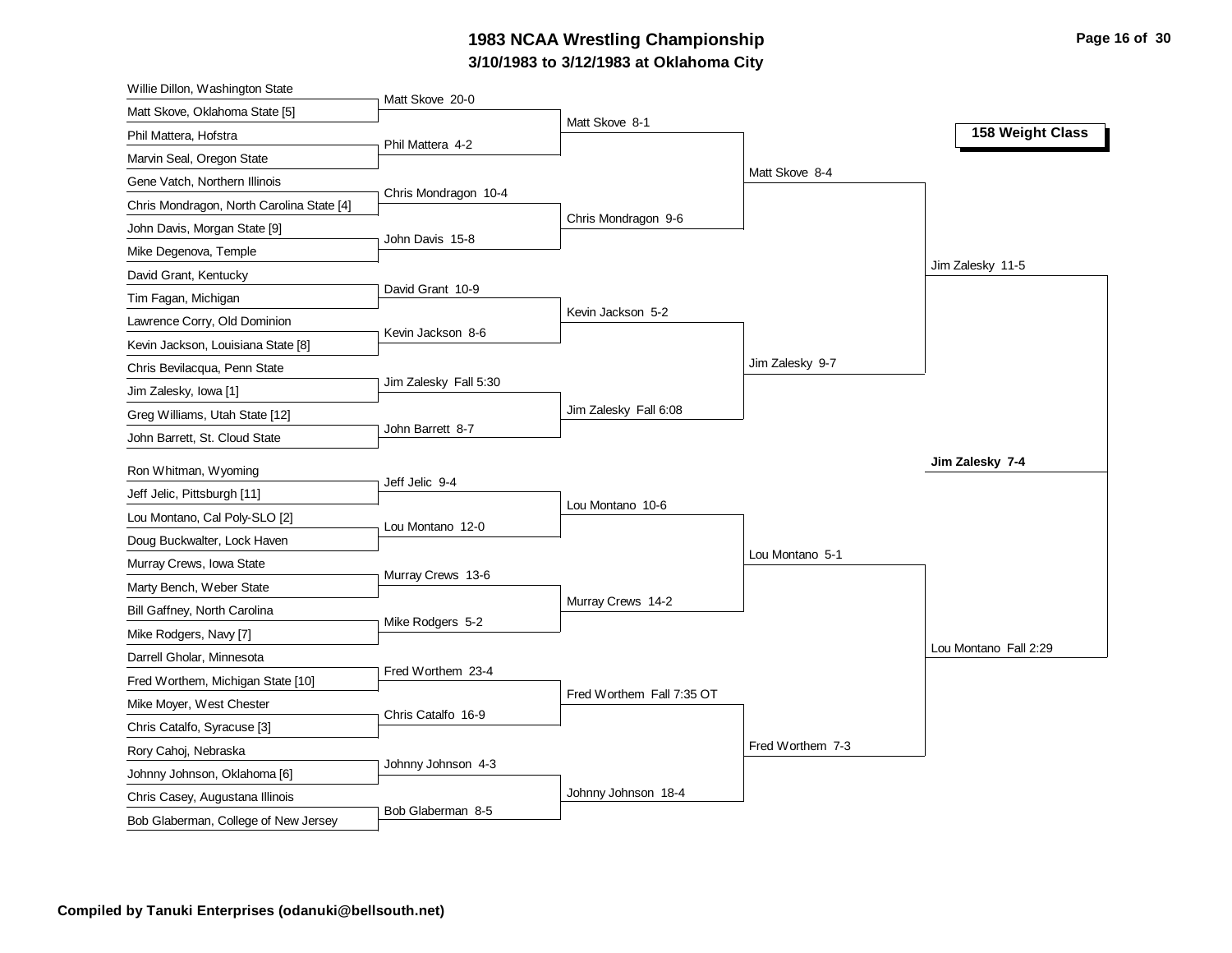## **3/10/1983 to 3/12/1983 at Oklahoma City 1983 NCAA Wrestling Championship Page 17 of 30**

| Dillon, Washington State |                                 |                  |               |                         |                                                          |
|--------------------------|---------------------------------|------------------|---------------|-------------------------|----------------------------------------------------------|
|                          |                                 |                  |               |                         | <b>158 Consolation Bracket</b>                           |
|                          | Mattera Fall 3:54               |                  |               |                         |                                                          |
|                          |                                 |                  |               |                         |                                                          |
| Mattera, Hofstra         |                                 | Mondragon 12-3   |               |                         |                                                          |
|                          |                                 |                  |               |                         |                                                          |
|                          | Mondragon, North Carolina State |                  |               |                         |                                                          |
|                          |                                 |                  | Jackson 7-6   |                         |                                                          |
| Bodine, Arizona State    |                                 |                  |               |                         | Jackson 7-6                                              |
|                          |                                 |                  |               | Worthem, Michigan State |                                                          |
|                          | Bodine 10-5                     |                  |               |                         |                                                          |
|                          |                                 |                  |               |                         |                                                          |
| Barrett, St. Cloud State |                                 | Jackson 8-8, 3-1 |               |                         |                                                          |
|                          |                                 |                  |               |                         | Third Place: Kevin Jackson, Louisiana State 5-3          |
|                          | Jackson, Louisiana State        |                  |               |                         | Fourth Place: Matt Skove, Oklahoma State                 |
|                          |                                 |                  |               | <b>Fifth Place:</b>     | Chris Catalfo, Syracuse 7-5                              |
| Buckwalter, Lock Haven   |                                 |                  |               |                         | Sixth Place: Fred Worthem, Michigan State                |
|                          |                                 |                  |               |                         | Seventh Place: Chris Mondragon, North Carolina State 4-2 |
|                          | Jelic 13-6                      |                  |               |                         | Eighth Place: Murray Crews, Iowa State                   |
| Jelic, Pittsburgh        |                                 | Crews 10-8       |               |                         |                                                          |
|                          |                                 |                  |               |                         |                                                          |
|                          | Crews, Iowa State               |                  |               |                         |                                                          |
|                          |                                 |                  | Catalfo 13-10 |                         |                                                          |
|                          |                                 |                  |               |                         | Skove Fall 5:58                                          |
| Gholar, Minnesota        |                                 |                  |               |                         |                                                          |
|                          |                                 |                  |               | Skove, Oklahoma State   |                                                          |
|                          | Catalfo 17-11                   |                  |               |                         |                                                          |
| Catalfo, Syracuse        |                                 | Catalfo 12-9     |               |                         |                                                          |
|                          |                                 |                  |               |                         |                                                          |
|                          | Johnson, Oklahoma               |                  |               |                         |                                                          |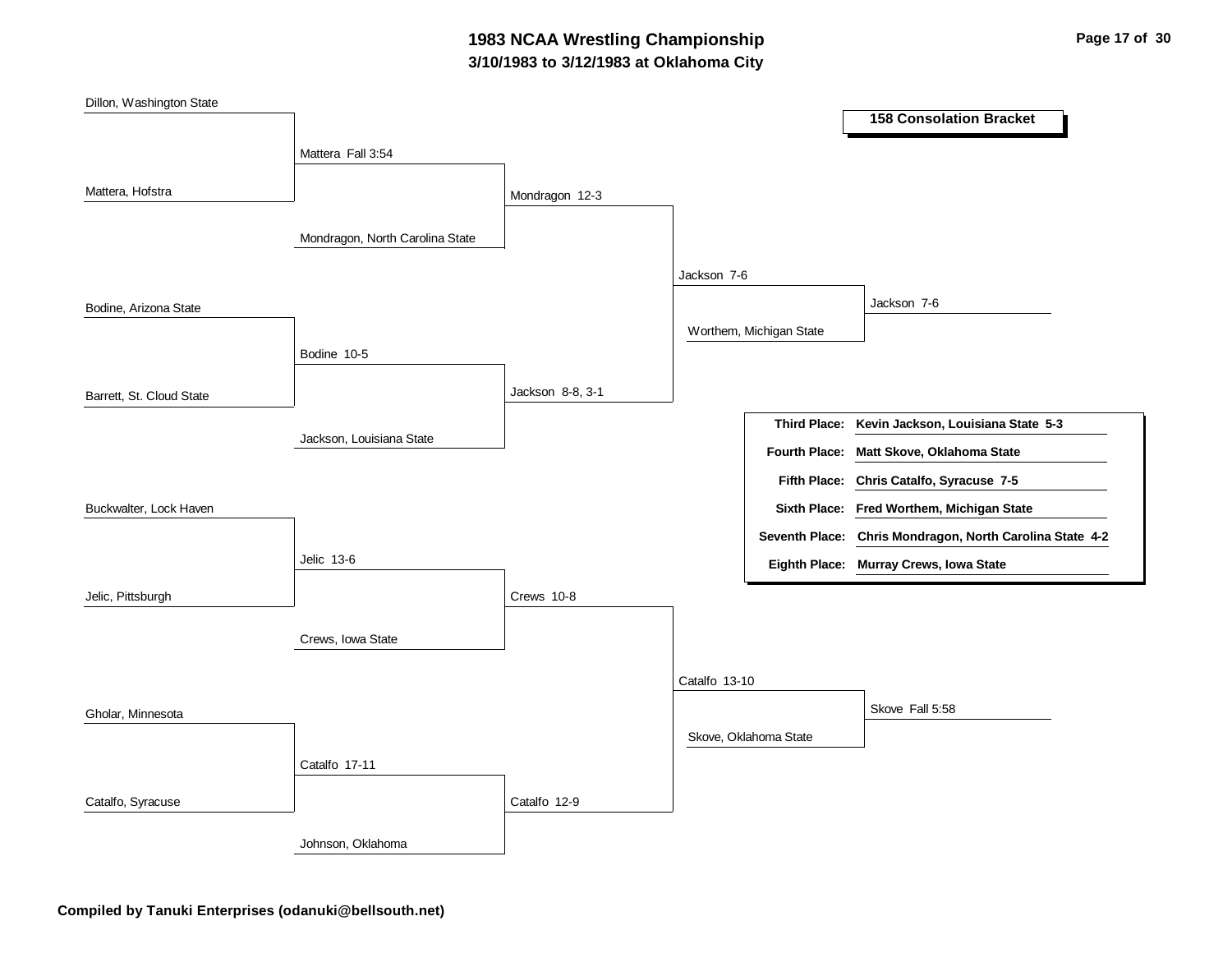#### **3/10/1983 to 3/12/1983 at Oklahoma City 1983 NCAA Wrestling Championship Page 18 of 30**

#### **Championship Pigtail Bouts for 158**

| Tim Fagan, Michigan                      |                   |
|------------------------------------------|-------------------|
|                                          | Fagan 10-9        |
| Ron Baker, Kent State                    |                   |
| Lou Montano, Cal Poly-SLO                |                   |
|                                          | Montano 15-3      |
| Dave Yale, New Hampshire                 |                   |
|                                          |                   |
| Bill Gaffney, North Carolina             |                   |
|                                          | Gaffney 15-6      |
| Steve Swann, Appalachian State           |                   |
|                                          |                   |
| Jim Zalesky, Iowa                        | Zalesky Fall 5:48 |
| Chris Bodine, Arizona State              |                   |
|                                          |                   |
|                                          |                   |
| <b>Consolation Pigtail Bouts for 158</b> |                   |
| Chris Bodine, Arizona State              |                   |
|                                          | Bodine 10-5       |
| Chris Bevilacqua, Penn State             |                   |
|                                          |                   |
| Doug Buckwalter, Lock Haven              | ----              |

|                          | 1 Buckwalter 7-2 |
|--------------------------|------------------|
| Dave Yale, New Hampshire |                  |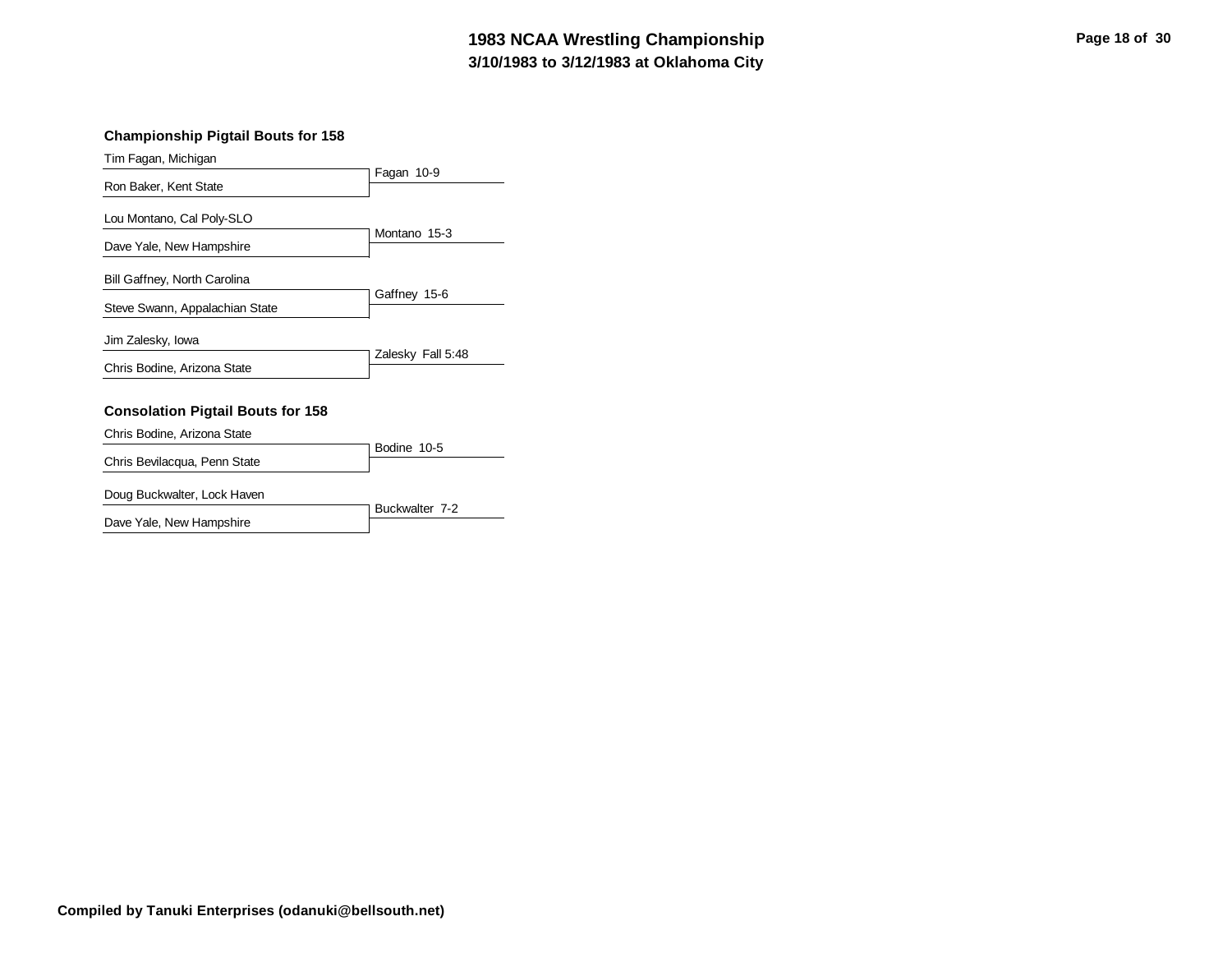#### **3/10/1983 to 3/12/1983 at Oklahoma City** 1983 NCAA Wrestling Championship **Page 19 of 30** Page 19 of 30

| Greg Veal, Morgan State                                             |                         |                             |                  |                  |
|---------------------------------------------------------------------|-------------------------|-----------------------------|------------------|------------------|
| Ray Oliver, Nebraska [4]                                            | Ray Oliver 10-6         |                             |                  |                  |
| Steve Ross, Utah State                                              | Jim Trudeau 6-3         | Ray Oliver 14-3             |                  | 167 Weight Class |
| Jim Trudeau, Minnesota [9]                                          |                         |                             |                  |                  |
| Ernie Vatch, Northern Illinois                                      |                         |                             | Ray Oliver 19-4  |                  |
| Bradley Anderson, Old Dominion                                      | Bradley Anderson 13-4   |                             |                  |                  |
| Eric Brugel, Penn State                                             |                         | Eric Brugel 4-4, 5-3        |                  |                  |
| Mark Gronowski, Eastern Illinois [5]                                | Eric Brugel Fall 4:05   |                             |                  |                  |
| Bill Boozer, South Carolina State                                   |                         |                             |                  | Mike Sheets 5-1  |
| Mike Jones, Illinois State                                          | Mike Jones 20-2         |                             |                  |                  |
| John Major, Illinois                                                |                         | Mike Jones 14-4             |                  |                  |
| Dave McEntee, Massachusetts                                         | John Major 13-9         |                             |                  |                  |
| Mike Sheets, Oklahoma State [1]                                     |                         |                             | Mike Sheets 6-0  |                  |
| Todd Northrup, St. Lawrence                                         | Mike Sheets 29-2        |                             |                  |                  |
| Kevin Benson, Portland State [12]                                   |                         | Mike Sheets 14-0            |                  |                  |
| Randy Wirtjess, Idaho State                                         | Kevin Benson 13-3       |                             |                  |                  |
|                                                                     |                         |                             |                  |                  |
|                                                                     |                         |                             |                  | Mike Sheets 14-0 |
| Terry Jones, Oregon State                                           | Pete Capone 9-5         |                             |                  |                  |
| Pete Capone, Hofstra [11]                                           |                         | John Reich 14-3             |                  |                  |
| John Reich, Navy [2]                                                | John Reich Fall 2:08    |                             |                  |                  |
| Steve Porter, Washington State                                      |                         |                             | John Reich 11-5  |                  |
| John Hanlon, Boston College                                         | Kerry Hiatt 10-5        |                             |                  |                  |
| Kerry Hiatt, Brigham Young                                          |                         | Rico Chiapparelli Fall 0:38 |                  |                  |
| Rico Chiapparelli, Iowa                                             | Rico Chiapparelli 11-10 |                             |                  |                  |
| Colin Grissom, Yale [7]                                             |                         |                             |                  | John Reich 8-1   |
| Matt Dulka, Cleveland State [10]                                    | Matt Dulka 7-5          |                             |                  |                  |
| Randy Kaiser, Miami Ohio                                            |                         | Jan Michaels 6-5            |                  |                  |
| Sylvester Carver, Fresno State [3]                                  | Jan Michaels 8-6        |                             |                  |                  |
| Jan Michaels, North Carolina                                        |                         |                             |                  |                  |
| Shepard Pittman, Missouri                                           | Melvin Douglas 9-5      |                             | Jan Michaels 5-1 |                  |
| Melvin Douglas, Oklahoma                                            |                         |                             |                  |                  |
| Craig Cox, North Carolina State [6]<br>Jay Llewellyn, Northern Iowa | Jay Llewellyn 7-6       | Melvin Douglas 2-2, 3-1     |                  |                  |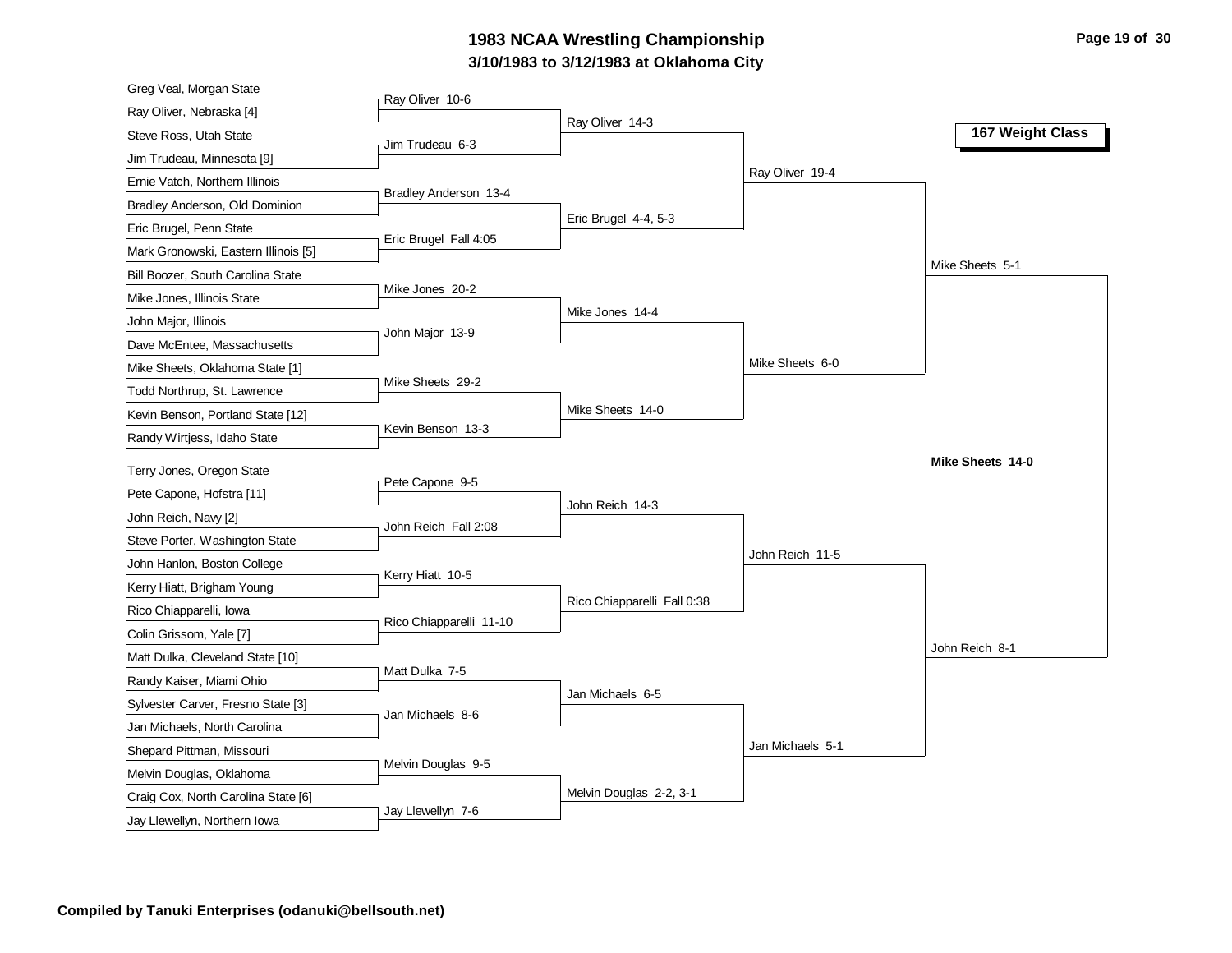## **3/10/1983 to 3/12/1983 at Oklahoma City 1983 NCAA Wrestling Championship Page 20 of 30**

| Veal, Morgan State     |                       |                  |                   |                          |                                                 |
|------------------------|-----------------------|------------------|-------------------|--------------------------|-------------------------------------------------|
|                        |                       |                  |                   |                          | <b>167 Consolation Bracket</b>                  |
|                        | Trudeau 6-5           |                  |                   |                          |                                                 |
|                        |                       |                  |                   |                          |                                                 |
| Trudeau, Minnesota     |                       | Trudeau 8-0      |                   |                          |                                                 |
|                        |                       |                  |                   |                          |                                                 |
|                        | Brugel, Penn State    |                  |                   |                          |                                                 |
|                        |                       |                  | Trudeau Fall 2:58 |                          |                                                 |
| Northrup, St. Lawrence |                       |                  |                   |                          | Michaels 6-3                                    |
|                        |                       |                  |                   | Michaels, North Carolina |                                                 |
|                        | Benson 20-3           |                  |                   |                          |                                                 |
|                        |                       |                  |                   |                          |                                                 |
| Benson, Portland State |                       | Jones 4-2        |                   |                          |                                                 |
|                        |                       |                  |                   | <b>Third Place:</b>      | Jan Michaels, North Carolina 8-3                |
|                        | Jones, Illinois State |                  |                   | Fourth Place:            | Ray Oliver, Nebraska                            |
|                        |                       |                  |                   |                          | Fifth Place: Sylvester Carver, Fresno State 6-5 |
| Rechsteiner, Michigan  |                       |                  |                   |                          | Sixth Place: Jim Trudeau, Minnesota             |
|                        |                       |                  |                   |                          |                                                 |
|                        |                       |                  |                   |                          | Seventh Place: Pete Capone, Hofstra 10-4        |
|                        | Capone 7-1            |                  |                   |                          | Eighth Place: Mike Jones, Illinois State        |
| Capone, Hofstra        |                       | Capone Fall 0:42 |                   |                          |                                                 |
|                        |                       |                  |                   |                          |                                                 |
|                        | Chiapparelli, Iowa    |                  |                   |                          |                                                 |
|                        |                       |                  | Carver 3-2        |                          |                                                 |
|                        |                       |                  |                   |                          | Oliver 5-4                                      |
| Carver, Fresno State   |                       |                  |                   |                          |                                                 |
|                        |                       |                  | Oliver, Nebraska  |                          |                                                 |
|                        | Carver 3-2            |                  |                   |                          |                                                 |
| Dulka, Cleveland State |                       | Carver 3-2       |                   |                          |                                                 |
|                        | Douglas, Oklahoma     |                  |                   |                          |                                                 |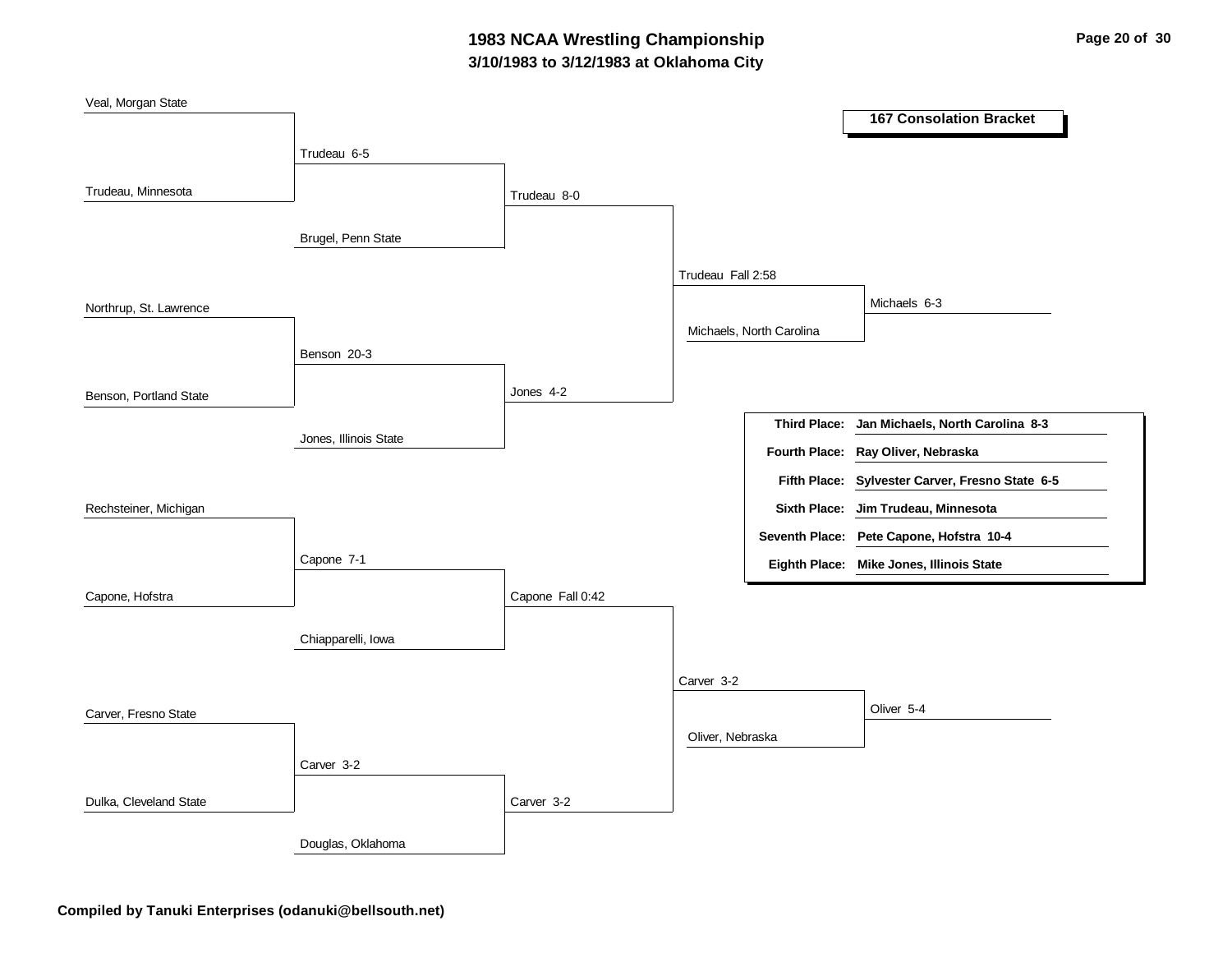#### **3/10/1983 to 3/12/1983 at Oklahoma City 1983 NCAA Wrestling Championship Page 21 of 30**

#### **Championship Pigtail Bouts for 167**

Todd Northrup, St. Lawrence

|                                                  | Northrup 8-7 |
|--------------------------------------------------|--------------|
| Eric Williams, Citadel                           |              |
| Mike Jones, Illinois State<br>Jim Reilly, Lehigh | Jones 9-3    |
| John Reich, Navy                                 |              |
| Scott Rechsteiner, Michigan                      | Reich 9-0    |
| <b>Consolation Pigtail Bouts for 167</b>         |              |

Scott Rechsteiner, Michigan

Steve Porter, Washington State

Rechsteiner Fall 3:34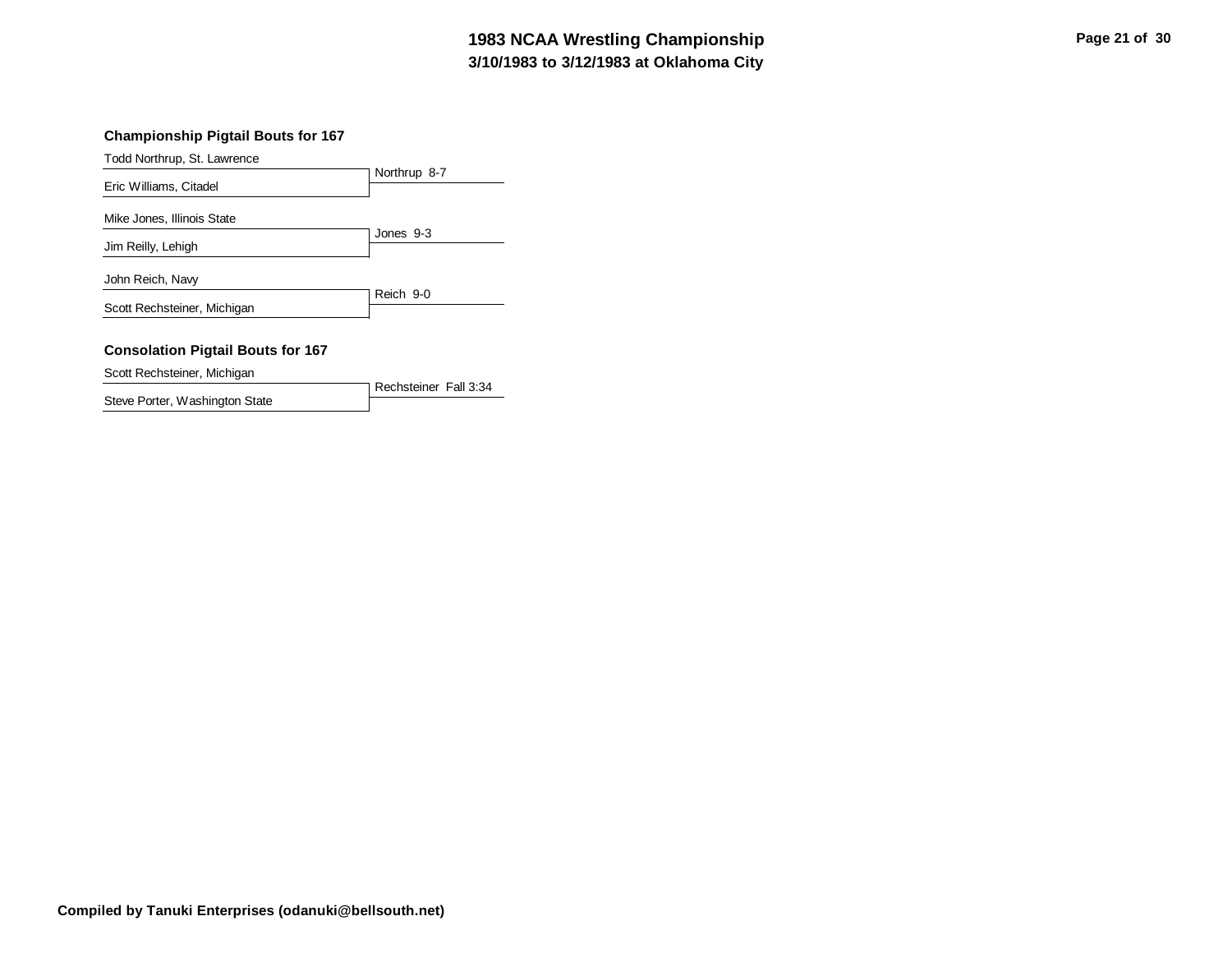#### **3/10/1983 to 3/12/1983 at Oklahoma City 1983 NCAA Wrestling Championship Page 22 of 30**

| Ed Potokar, Ohio State [5]                                          |                               |                         |                          |                         |
|---------------------------------------------------------------------|-------------------------------|-------------------------|--------------------------|-------------------------|
| Tom Kolopus, Arizona State                                          | Ed Potokar 4-0                |                         |                          |                         |
| Mark Loomis, Cal State-Bakersfield                                  | Wayne Catan 12-6              | Ed Potokar 3-3, 1-0     |                          | 177 Weight Class        |
| Wayne Catan, Tennessee                                              |                               |                         |                          |                         |
| Mike Foy, Minnesota [9]                                             |                               |                         | Ed Potokar Fall 3:51     |                         |
| Jon Hampton, Appalachian State                                      | Mike Foy 19-7                 |                         |                          |                         |
| Perry Hummel, Iowa State [4]                                        |                               | Mike Foy 12-11          |                          |                         |
| Alan Lauchner, Oklahoma State                                       | Perry Hummel 4-3              |                         |                          |                         |
| Dan Murner, Boston College                                          |                               |                         |                          | Mark Schultz 4-4, 6-0   |
| Jeff Turner, Lehigh                                                 | Jeff Turner 20-1              |                         |                          |                         |
| Dan Kay, Toledo                                                     |                               | Jeff Turner 8-7         |                          |                         |
| Mark Phillips, Navy [8]                                             | Mark Phillips 5-4             |                         |                          |                         |
| Bob Harr, Penn State [12]                                           |                               |                         | Mark Schultz 15-4        |                         |
| Doug Dix, William & Mary                                            | Bob Harr 10-4                 |                         |                          |                         |
| Mark Schultz, Oklahoma [1]                                          |                               | Mark Schultz 11-6       |                          |                         |
| Scott Giacobbe, Old Dominion                                        | Mark Schultz 8-3              |                         |                          |                         |
|                                                                     |                               |                         |                          | <b>Mark Schultz 4-2</b> |
| Jim Scherr, Nebraska [2]                                            | Jim Scherr 6-4                |                         |                          |                         |
|                                                                     |                               |                         |                          |                         |
| Dennis Limmex, Wisconsin                                            |                               | Tony Conetta 5-3        |                          |                         |
| Tony Conetta, SUNY-Brockport [11]                                   | Tony Conetta 9-2              |                         |                          |                         |
| Dave Hagedorn, Utah State                                           |                               |                         | Clarence Richardson 17-7 |                         |
| Larry Meierotto, Tennessee-Chattanooga                              | Daniel Corbin 14-4            |                         |                          |                         |
| Daniel Corbin, James Madison                                        |                               | Clarence Richardson 9-0 |                          |                         |
| Clarence Richardson, Louisiana State [7]                            | Clarence Richardson Fall 0:09 |                         |                          |                         |
| Scott Mansur, Portland State                                        |                               |                         |                          | Duane Goldman 5-1       |
| Jeff Needs, Brigham Young                                           |                               |                         |                          |                         |
| Efonda Sproles, Northern Iowa [10]                                  | Efonda Sproles 20-6           | Duane Goldman 13-5      |                          |                         |
| Duane Goldman, Iowa [3]                                             | Duane Goldman 19-6            |                         |                          |                         |
| Tim Mondale, Oregon State                                           |                               |                         |                          |                         |
| Booker Benford, SIU-Edwardsville                                    | Eli Blazeff 7-5               |                         | Duane Goldman 11-4       |                         |
| Eli Blazeff, Michigan State [6]                                     |                               |                         |                          |                         |
| Joe Morrow, Northern Illinois<br>Gregg Fatool, North Carolina State | Joe Morrow 17-4               | Eli Blazeff Fall 3:56   |                          |                         |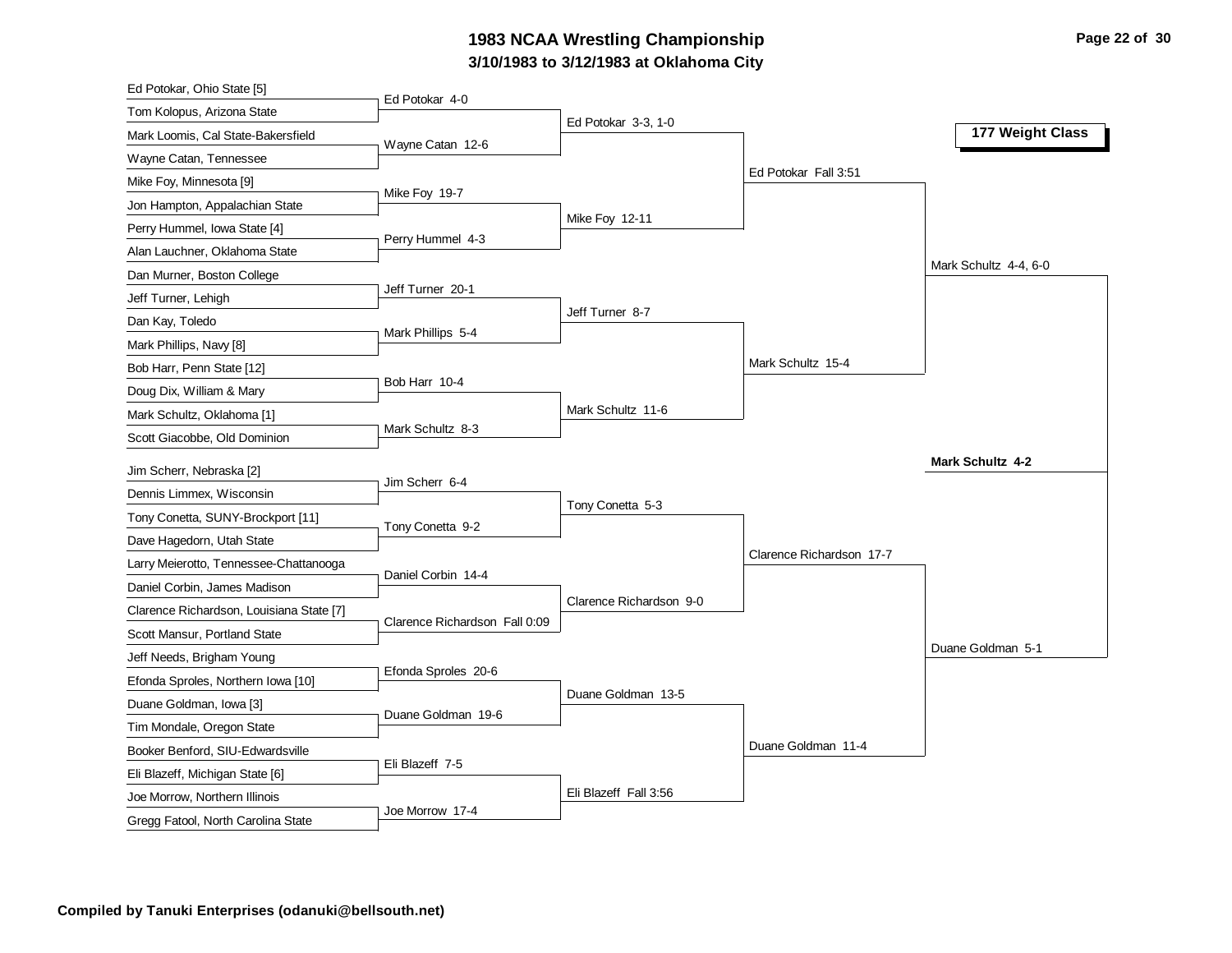## **3/10/1983 to 3/12/1983 at Oklahoma City 1983 NCAA Wrestling Championship Page 23 of 30**

| Kolopus, Arizona State |                         |                  |                     |                             | <b>177 Consolation Bracket</b>                                                           |
|------------------------|-------------------------|------------------|---------------------|-----------------------------|------------------------------------------------------------------------------------------|
|                        | Catan Fall 0:13         |                  |                     |                             |                                                                                          |
| Catan, Tennessee       | Foy, Minnesota          | Catan 14-11      |                     |                             |                                                                                          |
|                        |                         |                  | <b>Harr 3-2</b>     |                             |                                                                                          |
| Giacobbe, Old Dominion |                         |                  |                     |                             | Richardson 8-3                                                                           |
|                        | Harr 13-10              |                  |                     | Richardson, Louisiana State |                                                                                          |
| Harr, Penn State       |                         | Harr 17-8        |                     |                             |                                                                                          |
|                        | Turner, Lehigh          |                  |                     | <b>Fourth Place:</b>        | Third Place: Ed Potokar, Ohio State 6-2<br>Clarence Richardson, Louisiana State          |
|                        |                         |                  |                     |                             | Fifth Place: Eli Blazeff, Michigan State Fall 1:40                                       |
| Mansur, Portland State |                         |                  |                     |                             | Sixth Place: Bob Harr, Penn State                                                        |
|                        | Mansur 7-4              |                  |                     |                             | Seventh Place: Wayne Catan, Tennessee 11-9<br>Eighth Place: Scott Mansur, Portland State |
| Corbin, James Madison  |                         | Mansur Fall 2:37 |                     |                             |                                                                                          |
|                        | Conetta, SUNY-Brockport |                  |                     |                             |                                                                                          |
|                        |                         |                  | Blazeff 14-4        |                             |                                                                                          |
| Mondale, Oregon State  |                         |                  |                     |                             | Potokar 6-4                                                                              |
|                        | Sproles 9-4             |                  | Potokar, Ohio State |                             |                                                                                          |
| Sproles, Northern Iowa |                         | Blazeff 6-4      |                     |                             |                                                                                          |
|                        | Blazeff, Michigan State |                  |                     |                             |                                                                                          |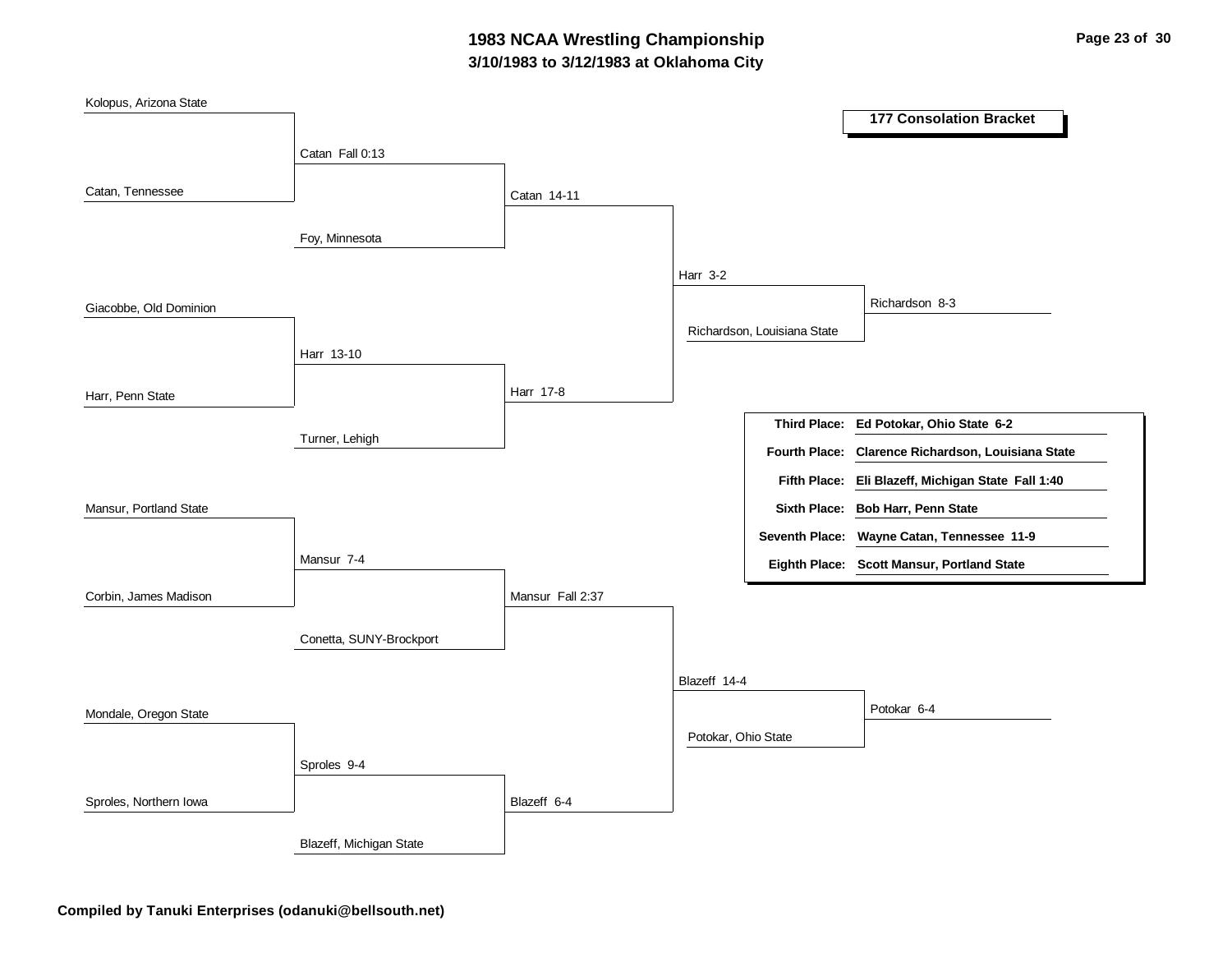#### **3/10/1983 to 3/12/1983 at Oklahoma City 1983 NCAA Wrestling Championship Page 24 of 30**

#### **Championship Pigtail Bouts for 177**

Tony Conetta, SUNY-Brockport

Don Philippi, Delaware

|                          | Conetta 14-5    |
|--------------------------|-----------------|
| Tom Gibble, Bloomsburg   |                 |
| Doug Dix, William & Mary |                 |
| Chris Blake, Idaho State | Dix Fall $3:33$ |
| Jeff Turner, Lehigh      | Turner DFT 3:17 |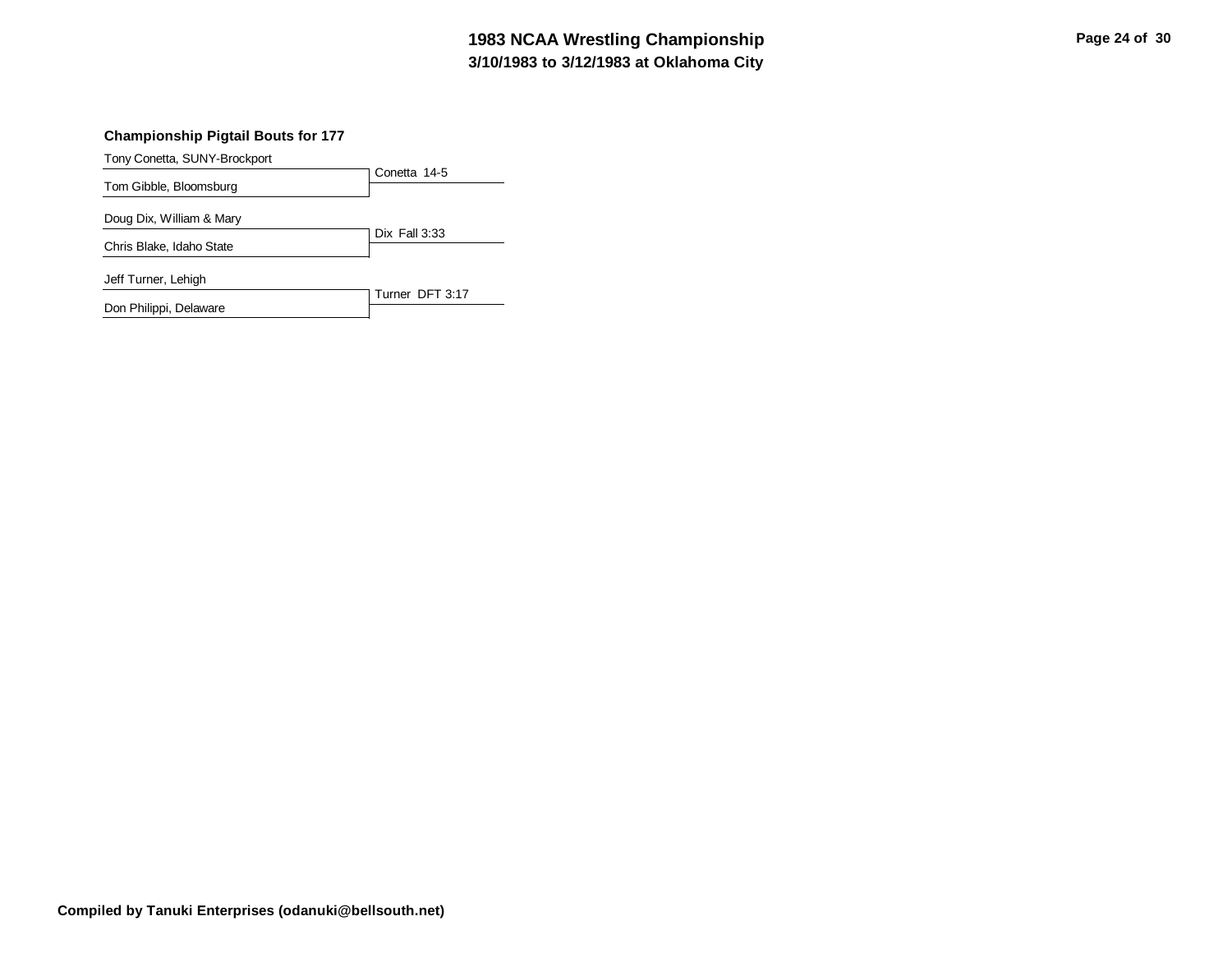### **3/10/1983 to 3/12/1983 at Oklahoma City 1983 NCAA Wrestling Championship Page 25 of 30**

| Karl Lynes, Oklahoma State [4]                           |                       |                        |                     |                  |
|----------------------------------------------------------|-----------------------|------------------------|---------------------|------------------|
| Mike Blaske, Cal State-Bakersfield                       | Mike Blaske Fall 4:54 |                        |                     |                  |
| Tim Morrison, Rider [9]                                  | Tim Morrison 12-2     | Tim Morrison Fall 2:09 |                     | 190 Weight Class |
| Kirk Trost, Michigan                                     |                       |                        |                     |                  |
| John Heropoulos, Slippery Rock                           |                       |                        | Jim Baumgardner 5-2 |                  |
| Jim Baumgardner, Oregon State [5]                        | Jim Baumgardner 11-5  |                        |                     |                  |
| Kevin Jackson, New Mexico                                |                       | Jim Baumgardner 28-4   |                     |                  |
| Greg Wilcox, Nebraska-Omaha                              | Greg Wilcox 6-2       |                        |                     |                  |
| Larry Cox, Temple                                        |                       |                        |                     | Mike Mann 5-2    |
| Jeff Dillman, Eastern Illinois [8]                       | Jeff Dillman DFT 2:59 |                        |                     |                  |
| John Schebler, Utah State                                |                       | Jeff Dillman 7-4       |                     |                  |
| John Potts, Toledo                                       | John Schebler 6-5     |                        |                     |                  |
| Kent Elliott, Louisiana State                            |                       |                        | Mike Mann Fall 4:10 |                  |
| Bob Shriner, North Carolina                              | Kent Elliott 15-9     |                        |                     |                  |
| Mike Mann, Iowa State [1]                                |                       | Mike Mann 14-3         |                     |                  |
| Pat Murphy, Tennessee-Chattanooga                        | Mike Mann 21-6        |                        |                     |                  |
|                                                          |                       |                        |                     | Ed Banach 4-3    |
| Eric Neily, Ohio State [7]<br>John Bauman, Boise State   | Eric Neily 8-7        |                        |                     |                  |
|                                                          |                       |                        |                     |                  |
|                                                          |                       | Eric Neily 9-7         |                     |                  |
| John Bragg, Wyoming                                      | Nick D'Angelo 11-5    |                        |                     |                  |
| Nick D'Angelo, John Carroll                              |                       |                        | Ed Banach Fall 4:36 |                  |
| Ed Banach, Iowa [2]                                      | Ed Banach Fall 2:32   |                        |                     |                  |
| Mark Johnson, Northern Iowa                              |                       | Ed Banach 13-6         |                     |                  |
| Joe Glasder, SIU-Edwardsville [11]                       | Doug Perkins 10-5     |                        |                     |                  |
| Doug Perkins, Stanford                                   |                       |                        |                     | Ed Banach 15-4   |
| Mike Potts, Michigan State [10]                          | Mike Potts 8-3        |                        |                     |                  |
| Wayne Turchin, Cleveland State                           |                       | Bill Scherr 14-5       |                     |                  |
| Tod Giles, Boston University                             | Bill Scherr 7-5       |                        |                     |                  |
| Bill Scherr, Nebraska [3]                                |                       |                        |                     |                  |
| Kurt Honis, Syracuse                                     | Kurt Honis 5-0        |                        | Bill Scherr 7-3     |                  |
| Bernie Brown, Lehigh                                     |                       |                        |                     |                  |
| Phil Lanzatella, St. Lawrence<br>Dan Chaid, Oklahoma [6] | Dan Chaid Fall 6:49   | Dan Chaid 9-6          |                     |                  |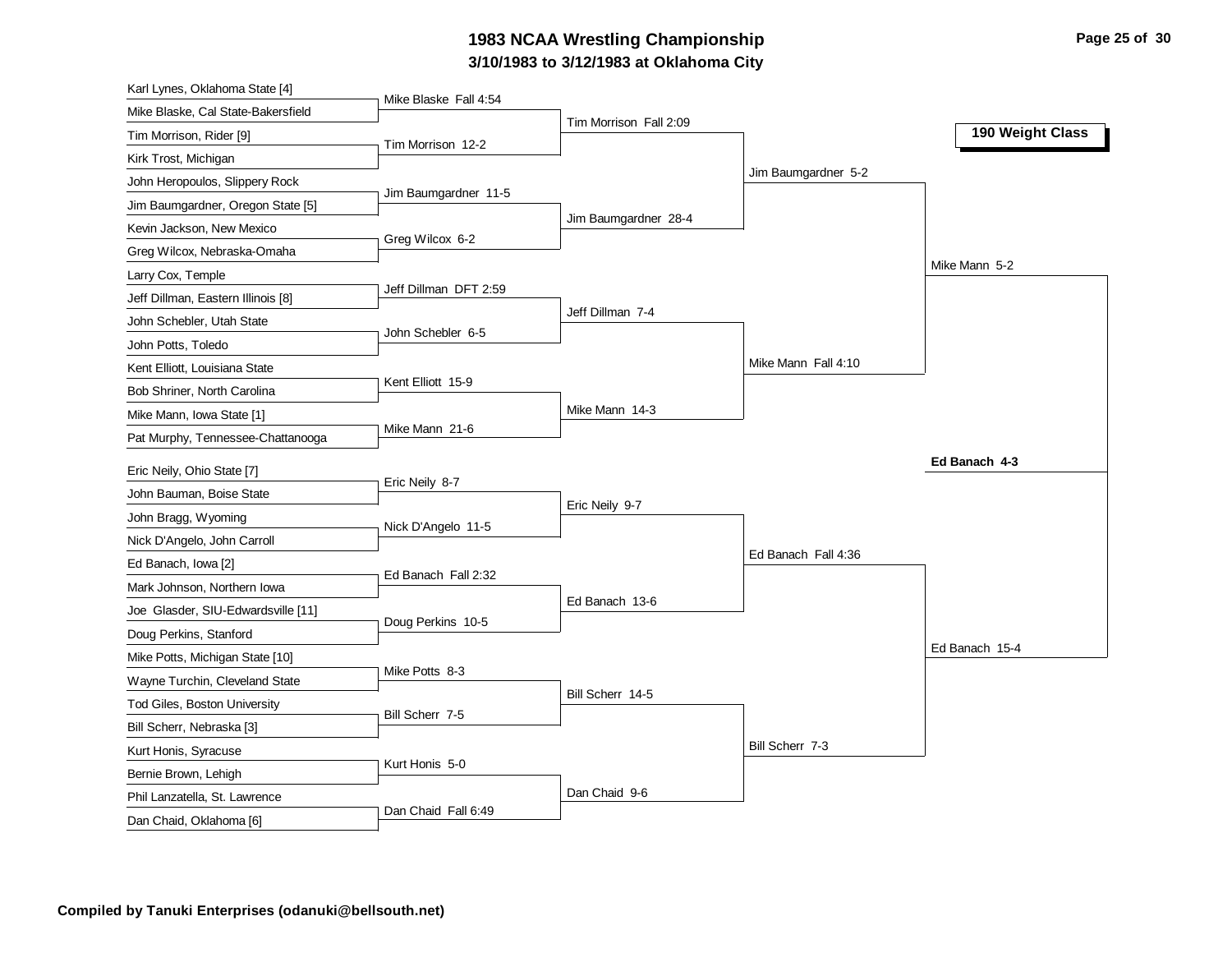## **3/10/1983 to 3/12/1983 at Oklahoma City 1983 NCAA Wrestling Championship Page 26 of 30**

| Heropoulos, Slippery Rock     |                           |              |                     |               |                                                 |
|-------------------------------|---------------------------|--------------|---------------------|---------------|-------------------------------------------------|
|                               |                           |              |                     |               | <b>190 Consolation Bracket</b>                  |
|                               | Wilcox Fall 4:39          |              |                     |               |                                                 |
|                               |                           |              |                     |               |                                                 |
| Wilcox, Nebraska-Omaha        |                           | Morrison 7-2 |                     |               |                                                 |
|                               | Morrison, Rider           |              |                     |               |                                                 |
|                               |                           |              |                     |               |                                                 |
|                               |                           |              | Morrison 8-3        |               |                                                 |
| Murphy, Tennessee-Chattanooga |                           |              |                     |               | Scherr 7-6                                      |
|                               |                           |              | Scherr, Nebraska    |               |                                                 |
|                               | Murphy 6-1                |              |                     |               |                                                 |
|                               |                           |              |                     |               |                                                 |
| Elliott, Louisiana State      |                           | Dillman 11-8 |                     |               |                                                 |
|                               | Dillman, Eastern Illinois |              |                     |               | Third Place: Bill Scherr, Nebraska 10-2         |
|                               |                           |              |                     | Fourth Place: | Jim Baumgardner, Oregon State                   |
|                               |                           |              |                     |               | Fifth Place: Tim Morrison, Rider 7-2            |
| Johnson, Northern Iowa        |                           |              |                     |               | Sixth Place: Dan Chaid, Oklahoma                |
|                               |                           |              |                     |               | Seventh Place: Doug Perkins, Stanford Fall 3:02 |
|                               | Perkins 11-4              |              |                     |               | Eighth Place: Jeff Dillman, Eastern Illinois    |
| Perkins, Stanford             |                           | Perkins 11-4 |                     |               |                                                 |
|                               |                           |              |                     |               |                                                 |
|                               | Neily, Ohio State         |              |                     |               |                                                 |
|                               |                           |              |                     |               |                                                 |
|                               |                           |              | Chaid Fall 3:58     |               |                                                 |
| Giles, Boston University      |                           |              |                     |               | Baumgardner 4-3                                 |
|                               |                           |              | Bauman, Boise State |               |                                                 |
|                               | Potts DFT 3:53            |              |                     |               |                                                 |
| Potts, Michigan State         |                           | Chaid 4-2    |                     |               |                                                 |
|                               |                           |              |                     |               |                                                 |
|                               | Chaid, Oklahoma           |              |                     |               |                                                 |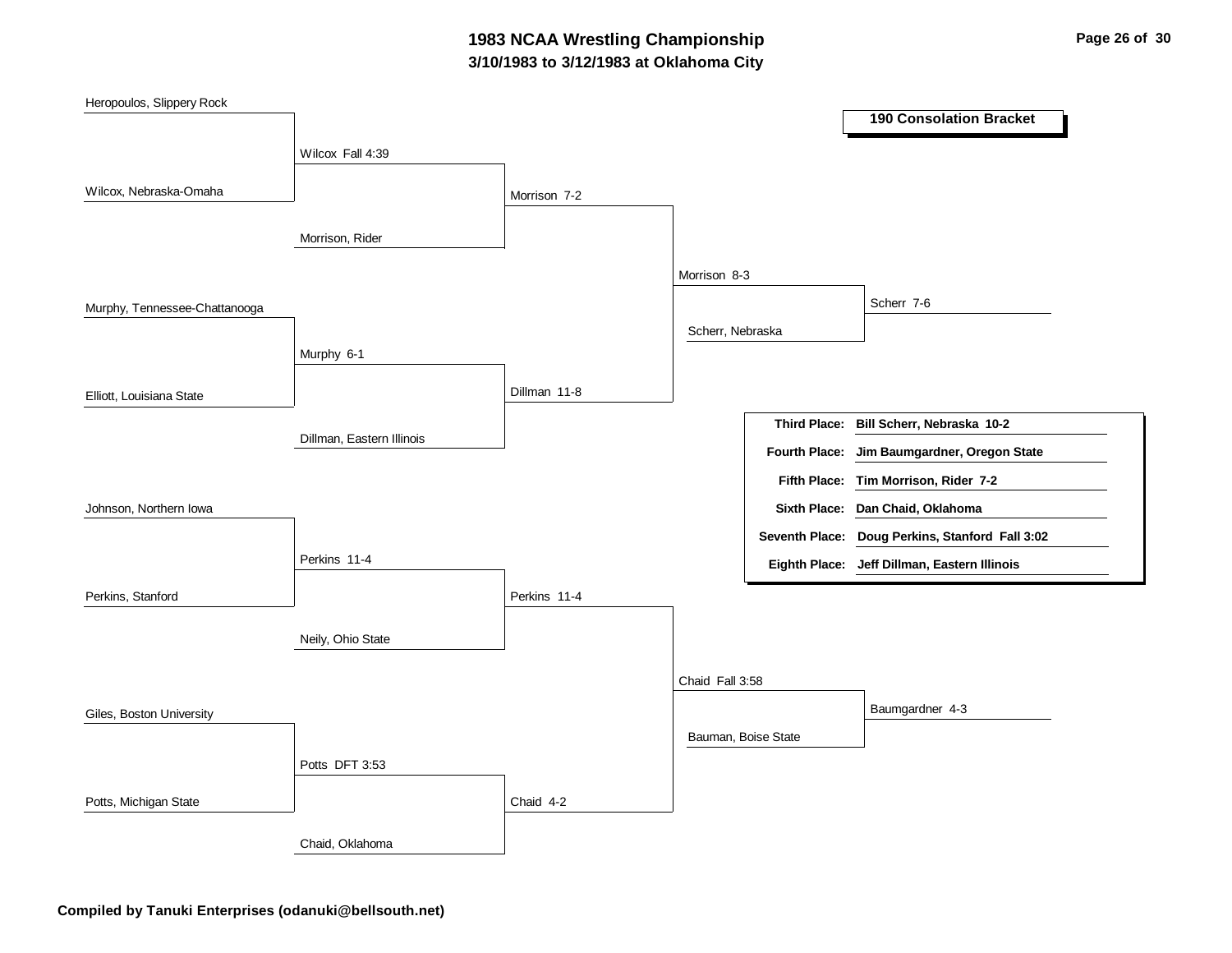## **3/10/1983 to 3/12/1983 at Oklahoma City 1983 NCAA Wrestling Championship Page 27 of 30**

#### **Championship Pigtail Bouts for 190**

Bob Shriner, North Carolina

| $-0.00$ $-0.000$ $-0.000$ $-0.000$ $-0.000$ $-0.000$ |               |
|------------------------------------------------------|---------------|
|                                                      | 1 Shriner 4-3 |
| Andy Tsarnas, San Jose State                         |               |

John Bragg, Wyoming

Bragg Fall 1:49 Ed Black, Lock Haven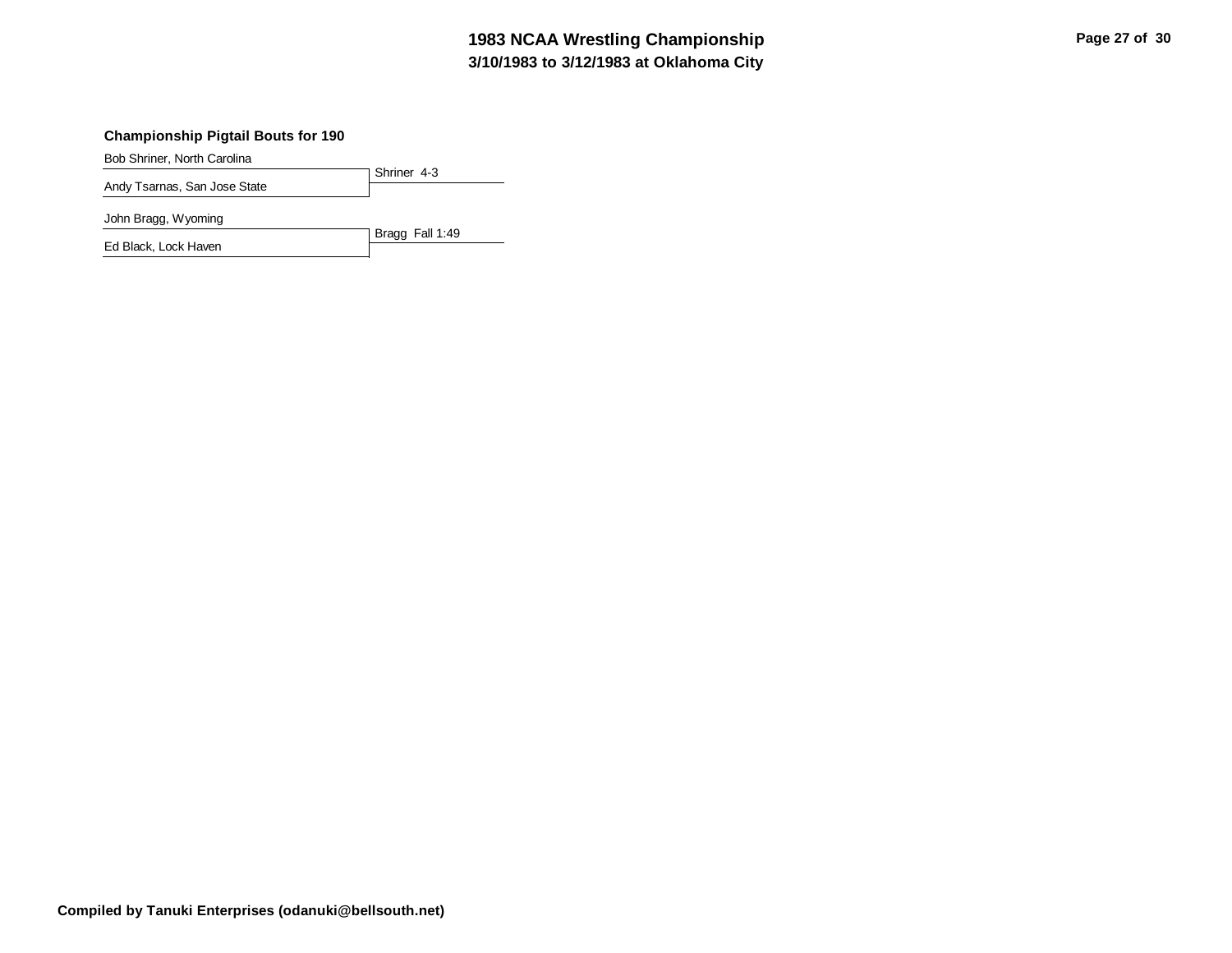### **3/10/1983 to 3/12/1983 at Oklahoma City 1983 NCAA Wrestling Championship Page 28 of 30**

| Tab Thacker, North Carolina State [4]                        |                           |                         |                      |                         |
|--------------------------------------------------------------|---------------------------|-------------------------|----------------------|-------------------------|
| Wendall Ellis, Washington State                              | Tab Thacker Fall 2:06     |                         |                      |                         |
| Rob Rechsteiner, Michigan [9]                                | Rob Rechsteiner Fall 2:59 | Tab Thacker 7-3         |                      | <b>UNL Weight Class</b> |
| Keith Cruise, Northwestern                                   |                           |                         |                      |                         |
| Randall Taylor, Louisiana State                              |                           |                         | Mitch Shelton 5-0    |                         |
| Larry Beisel, Army                                           | Larry Beisel 7-0          |                         |                      |                         |
| Flint Pulskamp, Stanford                                     |                           | Mitch Shelton Fall 1:09 |                      |                         |
| Mitch Shelton, Oklahoma State [5]                            | Mitch Shelton DSQ 6:00    |                         |                      |                         |
| Dave Koplovitz, Boston University                            |                           |                         |                      | Lou Banach 3-1          |
| Curt Olson, Clarion                                          | Curt Olson Fall 4:48      |                         |                      |                         |
| Joe Wade, Bloomsburg                                         |                           | Joe Wade 6-4            |                      |                         |
| Jeff Reiner, Toledo                                          | Joe Wade 10-4             |                         |                      |                         |
| George Fears, Navy [12]                                      |                           |                         | Lou Banach Fall 6:19 |                         |
| Larry Hamilton, Brigham Young                                | George Fears 10-6         |                         |                      |                         |
| Lou Banach, Iowa [1]                                         |                           | Lou Banach 26-12        |                      |                         |
| Bob Muth, Allegheny                                          | Lou Banach Fall 1:19      |                         |                      |                         |
| Duane Baker, Clemson [7]                                     |                           |                         |                      | Lou Banach Fall 2:57    |
| Jerry Morrison, San Jose State                               | Duane Baker Fall 4:50     |                         |                      |                         |
|                                                              |                           | Duane Baker 10-8        |                      |                         |
| Mike Euker, Wisconsin                                        | Mike Euker Fall 2:15      |                         |                      |                         |
| George Kovach, Drexel<br>Morris Johnson, San Francisco State |                           |                         | Wayne Cole 22-2      |                         |
|                                                              | John Kriebs Fall 3:38     |                         |                      |                         |
| John Kriebs, Northern Iowa [11]                              |                           | Wayne Cole DSQ 6:52     |                      |                         |
| Arnie Bagley, Idaho State                                    | Wayne Cole 2-1            |                         |                      |                         |
| Wayne Cole, Iowa State [2]                                   |                           |                         |                      | Wayne Cole 15-9         |
| Jim Ettari, Citadel                                          | John Dougherty 21-1       |                         |                      |                         |
| John Dougherty, Syracuse [10]                                |                           | Mark Rigatuso 8-4       |                      |                         |
| Mark Rigatuso, Nebraska-Omaha [3]                            | Mark Rigatuso 7-3         |                         |                      |                         |
| Chris Bielenberg, Oregon State                               |                           |                         |                      |                         |
|                                                              |                           |                         |                      |                         |
| Kahlan O'Hara, Nevada-Las Vegas                              | Kahlan O'Hara 7-4         |                         | Mark Rigatuso 7-2    |                         |
| Jim Hall, Oklahoma                                           |                           |                         |                      |                         |
| Jim Phills, Harvard [6]<br>Mike Knox, Nebraska               | Jim Phills Fall 3:32      | Kahlan O'Hara 4-3       |                      |                         |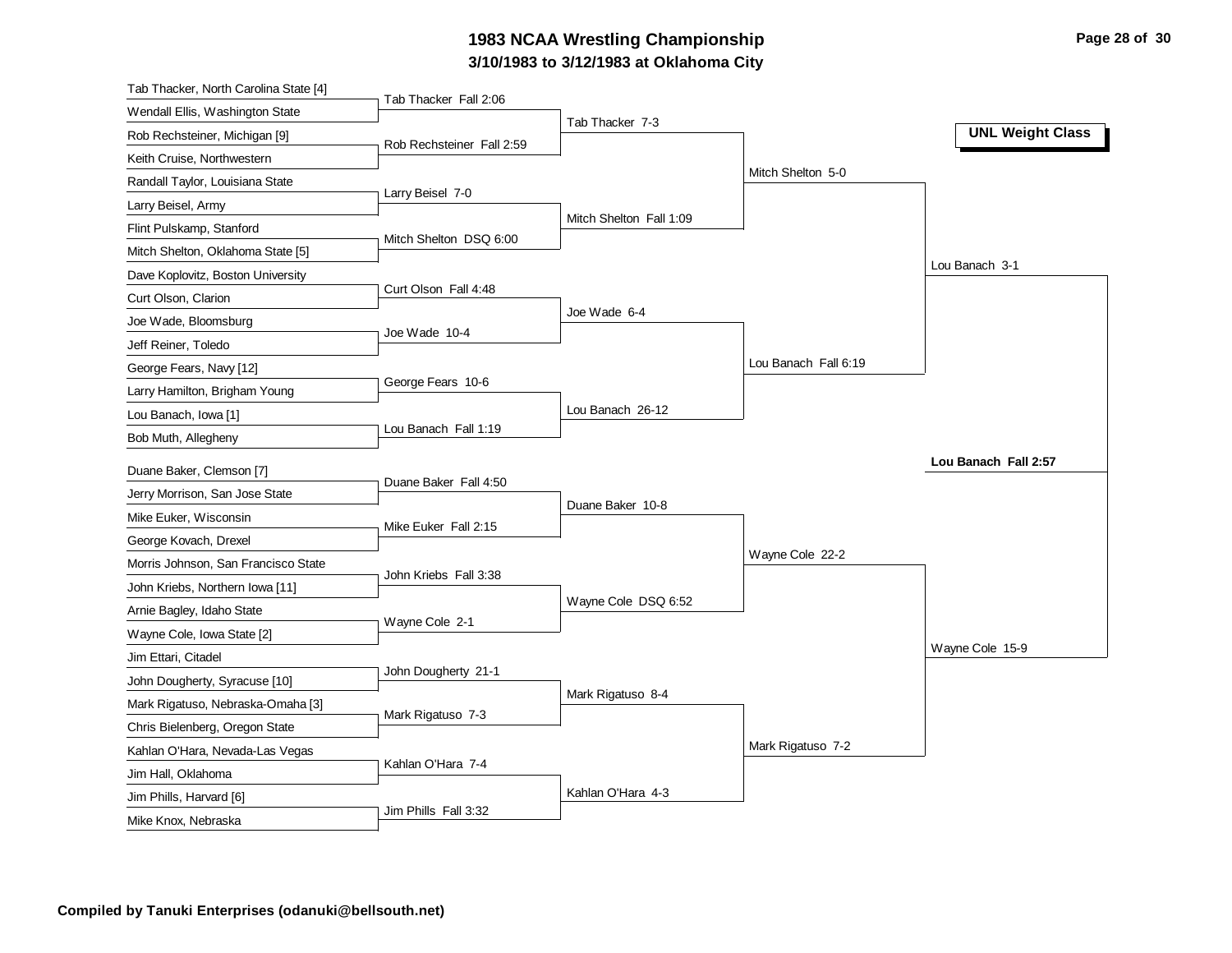## **3/10/1983 to 3/12/1983 at Oklahoma City 1983 NCAA Wrestling Championship Page 29 of 30**

| Pulskamp, Stanford       |                               |             |                   |                          | <b>UNL Consolation Bracket</b>                       |
|--------------------------|-------------------------------|-------------|-------------------|--------------------------|------------------------------------------------------|
|                          |                               |             |                   |                          |                                                      |
|                          | Pulskamp 8-2                  |             |                   |                          |                                                      |
| Beisel, Army             |                               | Thacker 5-2 |                   |                          |                                                      |
|                          | Thacker, North Carolina State |             |                   |                          |                                                      |
|                          |                               |             | Thacker Fall 3:10 |                          |                                                      |
| Muth, Allegheny          |                               |             |                   |                          | Rigatuso 3-1                                         |
|                          | Fears 10-4                    |             |                   | Rigatuso, Nebraska-Omaha |                                                      |
|                          |                               |             |                   |                          |                                                      |
| Fears, Navy              |                               | Fears 8-2   |                   |                          |                                                      |
|                          | Wade, Bloomsburg              |             |                   |                          | Third Place: Mitch Shelton, Oklahoma State Fall 1:15 |
|                          |                               |             |                   | <b>Fourth Place:</b>     | Mark Rigatuso, Nebraska-Omaha                        |
|                          |                               |             |                   |                          | Fifth Place: John Kriebs, Northern Iowa 2-1          |
| Bagley, Idaho State      |                               |             |                   |                          | Sixth Place: Tab Thacker, North Carolina State       |
|                          |                               |             |                   |                          | Seventh Place: George Fears, Navy Fall 4:40          |
|                          | Kriebs 7-0                    |             |                   |                          | Eighth Place: Kahlan O'Hara, Nevada-Las Vegas        |
| Kriebs, Northern Iowa    |                               | Kriebs 7-3  |                   |                          |                                                      |
|                          | Baker, Clemson                |             |                   |                          |                                                      |
|                          |                               |             | Kriebs 5-3        |                          |                                                      |
|                          |                               |             |                   |                          |                                                      |
| Bielenberg, Oregon State |                               |             |                   |                          | Shelton 2-2, 4-1                                     |
|                          |                               |             |                   | Shelton, Oklahoma State  |                                                      |
|                          | Dougherty 14-3                |             |                   |                          |                                                      |
| Dougherty, Syracuse      |                               | O'Hara 7-5  |                   |                          |                                                      |
|                          | O'Hara, Nevada-Las Vegas      |             |                   |                          |                                                      |